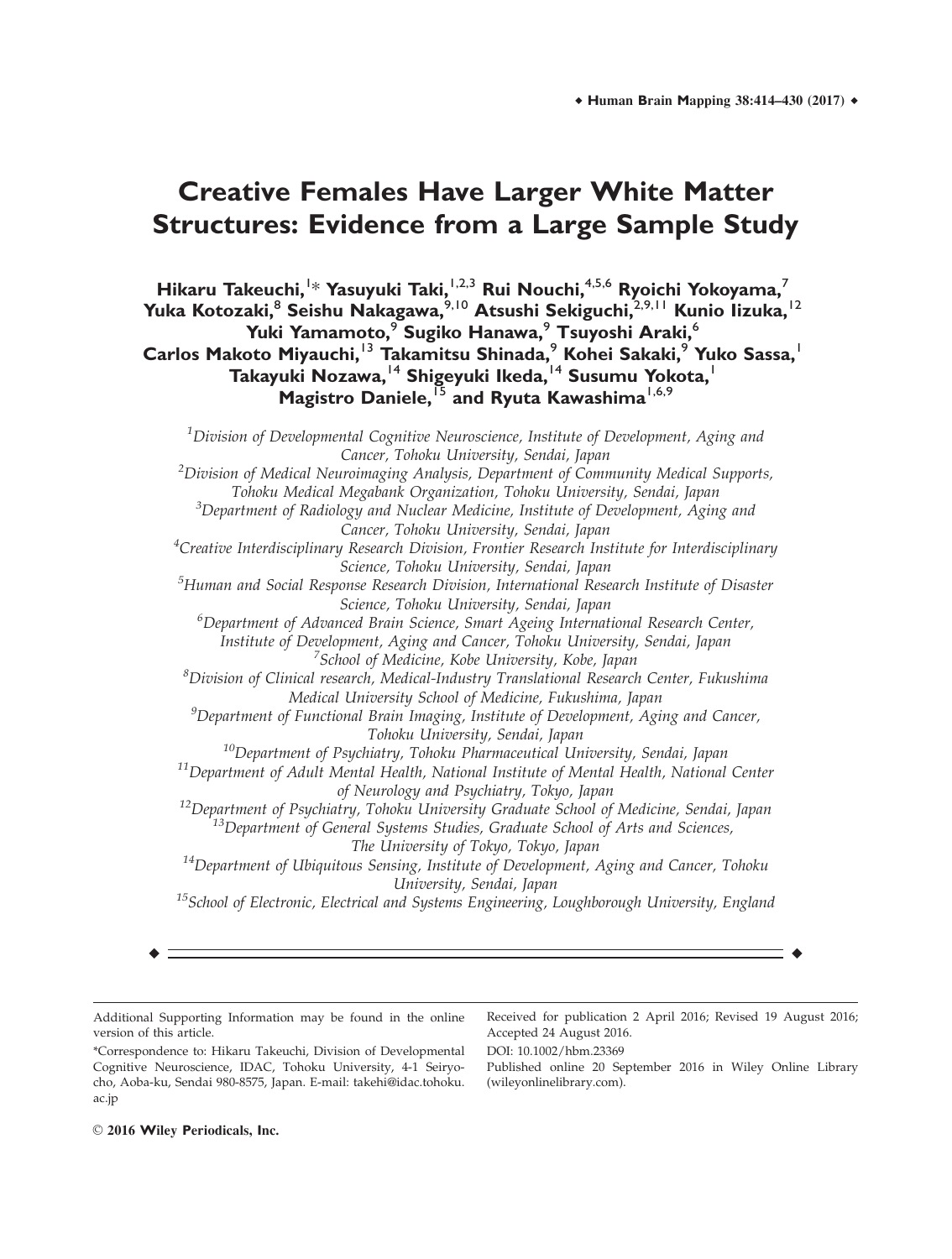Abstract: The importance of brain connectivity for creativity has been theoretically suggested and empirically demonstrated. Studies have shown sex differences in creativity measured by divergent thinking (CMDT) as well as sex differences in the structural correlates of CMDT. However, the relationships between regional white matter volume (rWMV) and CMDT and associated sex differences have never been directly investigated. In addition, structural studies have shown poor replicability and inaccuracy of multiple comparisons over the whole brain. To address these issues, we used the data from a large sample of healthy young adults (776 males and 560 females; mean age: 20.8 years,  $SD = 0.8$ ). We investigated the relationship between CMDT and WMV using the newest version of voxel-based morphometry (VBM). We corrected for multiple comparisons over whole brain using the permutation-based method, which is known to be quite accurate and robust. Significant positive correlations between rWMV and CMDT scores were observed in widespread areas below the neocortex specifically in females. These associations with CMDT were not observed in analyses of fractional anisotropy using diffusion tensor imaging. Using rigorous methods, our findings further supported the importance of brain connectivity for creativity as well as its female-specific association. Hum Brain Mapp 38:414-430, 2017. © 2016 Wiley Periodicals, Inc.

Key words: creativity; structural connectivity; white matter; sex difference; voxel-based morphometry

r r

## **INTRODUCTION**

Creativity is commonly defined as the ability to produce work that is both novel and useful within a certain social context [Runco and Jaeger, 2012; Stein, 1953]. Creativity is typically measured by tests of divergent thinking (DT) ("information retrieval and the call for a number of varied responses to a certain item" [Guilford, 1967]). DT performance also predicts creative achievement in real life quite well [for the meta analysis, see Kim, 2008].

Previous theoretical and empirical studies have suggested that brain connectivity is essential for both creativity and creativity measured by divergent thinking (CMDT). Greater functional coherence among different brain areas during a creative task [Jausovec, 2000] and the functional connectivity of various areas involving the default mode network (the network that is more active during rest) [Beaty et al., 2014; Takeuchi et al., 2012a; Wei et al., 2013] are associated with higher creativity. Another study [Beaty et al., 2015] showed that during divergent thinking, coupling of the executive control network (the network involved in executive control) and the default mode network is observed. It was also suggested that networks of antagonistic relation tend to cooperate during creative cognition and artistic performance. The Beaty et al. [2015] study also showed that the tendency of "small world" in the network is associated with increased CMDT [Beaty et al., 2015]. A larger corpus callosum, which connects the bilateral hemispheres [Moore et al., 2009], as well as white matter microstructural properties, including higher fractional anisotropy (FA) in a wide range of areas [Takeuchi et al., 2010b], are associated with higher CMDT. However, a recent study using a larger sample suggested that there are sex differences in the association between white matter structural connectivity and CMDT [Ryman et al., 2014].

Our studies have shown that regional white matter volume (rWMV) is uniquely associated with cognitive functions and are more sensitive to cognitive functions than FA [Takeuchi et al., 2013b,c]. rWMV and FA are generally only weakly correlated [Hugenschmidt et al., 2008], suggesting that rWMV can evaluate unique relationships between structural connectivity and cognitive function that FA cannot. Furthermore, although it is difficult to evaluate the meaning of FA magnitude where fibers cross [Jones et al., 2013], there are no such drawbacks for rWMV analyses.

As for sex differences, sex differences in CMDT is an inconclusive subject. One study conducted a comprehensive review [Baer and Kaufman, 2008] on this issue and concluded "it is unlikely that a meta-analysis would show a significant overall gender difference on these tests, but it would be noted that if there were to be an overall "winner" in the number of studies in which one gender outperformed the other, it would be women and girls over men and boys." However, psychological studies have shown that cognitive correlates of CMDT are different between sexes. A study reported that the association between creativity and psychopathology differs between sexes, and a positive stronger association is seen among men [Martín-Brufau and Corbalán, 2016]. An electrophysiological study also showed that a high reactivity of the  $\alpha_2$  rhythm was more marked during verbal creative thinking in women than in men [Matud et al., 2007]. A study reviewing functional magnetic resonance imaging also concluded that during divergent thinking, declarative memory-related regions were strongly activated in men, while regions involved in theory of mind and self-referential processing were more activated in women [Abraham et al., 2014]. These studies have also suggested gender differences in adopted strategies or cognitive styles when faced with CMDT. The recent review [Abraham, 2016] summarized the relevant findings for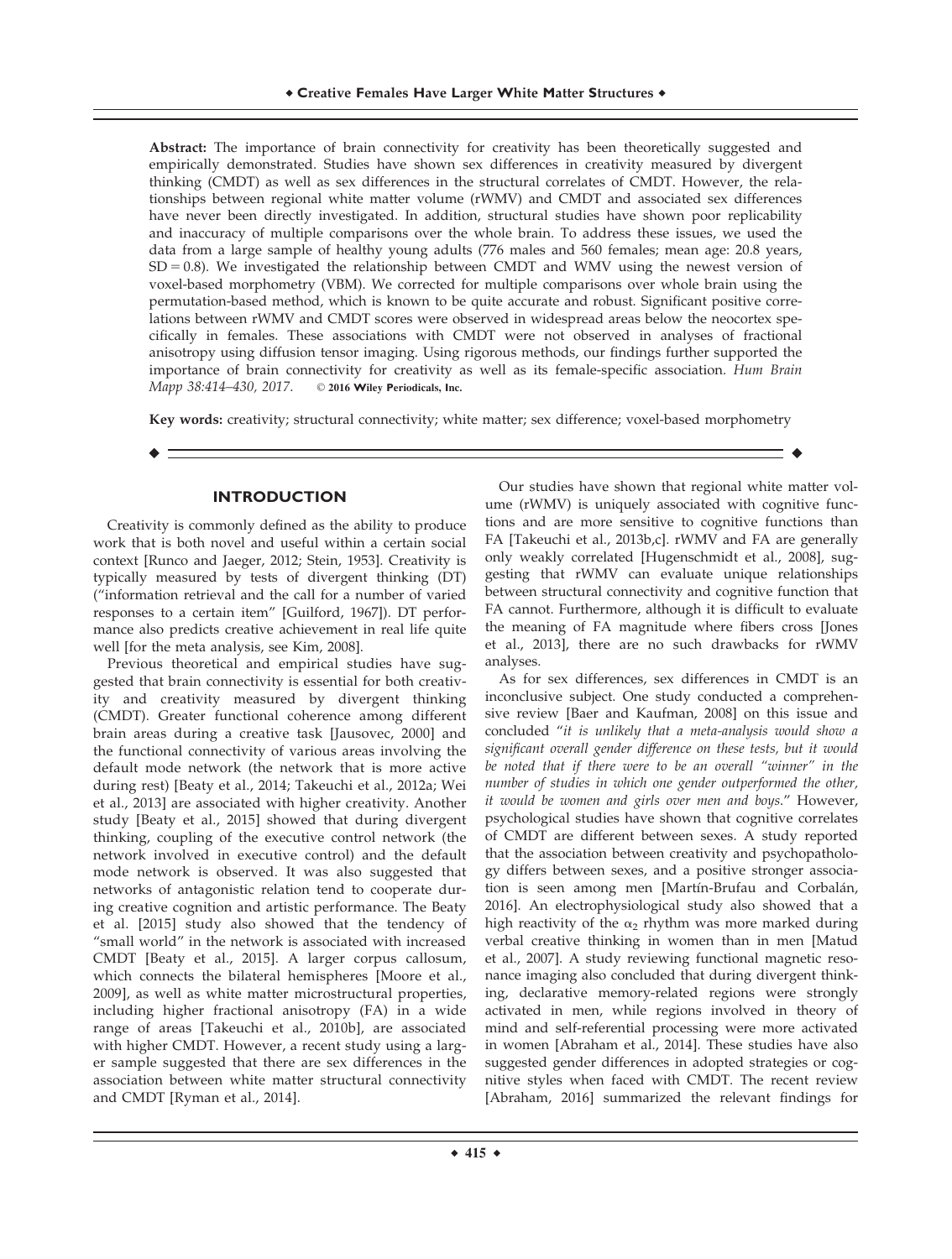these gender differences. For example, males are characterized by a stronger systemizing or analytical style, whereas female are characterized by a stronger empathizing style. Further, gender differences were found in 5- to 6-year olds in the motifs they generated during the free drawing. In addition, a study of music therapy for patients with traumatic brain injury, showed that when given the task of generating lyrics to songs, men expressed adversity and concern for the future more than women, whereas women focused on their relationships with others more than men. Conversely, there are robust sex differences in human brain structure [Cosgrove et al., 2007]. For instance, males exhibited a 10% larger total brain size [Giedd et al., 2012]. Further, males had a higher percentage of white matter area while females have a higher percentage of gray matter [Cosgrove et al., 2007]. There are also sex differences in regional gray matter volume after controlling for global effects; in particular, males showed larger hippocampus and amygdala volumes, whereas females had larger insular and many of anterior frontal regions [Ruigrok et al., 2014]. One recent study reported that males had greater FA in widespread white matter areas, whereas females had greater FA in specific areas including the parietal lobe [Inano et al., 2011]. These psychological and functional imaging studies together with sex differences in brain structure, organization, cognition, and the association between white matter connectivity and CMDT [Ryman et al., 2014] may also suggest possible sex-specific differences in rWMV correlates of CMDT.

Based on these findings, we hypothesized that CMDT is positively associated with rWMV in widespread areas and that there may be sex-specific associations. However, the aforementioned studies have not revealed the rWMV correlates of CMDT. The purpose of this study is to assess this issue and test our hypotheses. Recent reviews have suggested the problems of low sample size in the whole brain analyses [Vul et al., 2009] and in neuroscience in general [Button et al., 2013]. Particularly, low replicability of the structural analyses of low sample size has been suggested [Köhler et al., 1998]. Further, the difficulty of properly correcting the multiple comparisons in whole brain voxel-based morphometry (VBM) analyses have been suggested [Silver et al., 2012] and permutation-based methods have been shown to quite accurately correct for multiple comparisons in VBM studies [Hayasaka et al., 2004; Silver et al., 2012]. Thus, for the purpose of this study, we analyzed rWMV data from a large sample of young adults  $(n = 1336)$  using VBM [Ashburner and Friston, 2000]'s newest version which is implemented in SPM12 [\(http://](http://www.fil.ion.ucl.ac.uk/spm/software/spm12) [www.fil.ion.ucl.ac.uk/spm/software/spm12/](http://www.fil.ion.ucl.ac.uk/spm/software/spm12)). And, the present study also utilized rigorous permutation-based statistical methods using threshold-free cluster enhancement (TFCE) [Smith and Nichols, 2009]. Further, although we and others have investigated FA correlates of CMDT [Jung et al., 2010a; Takeuchi et al., 2010b], the findings were not consistent. Thus, in addition to sex-specific associations

between rWMV and creativity (CMDT), we also investigated microstructural (FA) correlates of CMDT and potential sex differences.

## **METHODS**

## **Subjects**

In total, 1,336 healthy, right-handed individuals (776 men and 560 women) participated in this study as part of our ongoing project to investigate the associations among brain imaging, cognitive functions, and aging [Takeuchi et al., 2013a,b,]. MRI scans and cognitive tests were performed on the same day in almost all cases, but in the rare instance when that was not possible, MRI scans and cognitive tests were performed separately (1–several days apart). The mean age of subjects was 20.8 years (standard deviation [SD], 1.8). All subjects were university, college, or postgraduate students or subjects who had graduated from these institutions within 1 year before the experiment and had normal vision. Written informed consent was obtained from each subject in accordance with the Declaration of Helsinki (1991). This study was approved by the Ethics Committee of Tohoku University.

# **DIVERGENT THINKING ASSESSMENT**

The methods outlined here are reproduced from our previous studies [Takeuchi et al., 2010a,b, 2011a,b, 2012a].

The S-A creativity test [Society\_For\_Creative\_Minds, 1969] was used to assess CMDT. J.P. Guilford generated the draft plan of this test. He also supervised the development of the test [Society\_For\_Creative\_Minds, 1969]. The test was standardized for Japanese speakers [Society\_For\_- Creative\_Minds, 1969].

The test is used to evaluate verbal CMDT [Society\_For\_- Creative\_Minds, 1969], and it involves three types of tasks. The practice (and real) tasks are administered in the following order: (1) practice of the first task (2 min), (2) the first task (5 min), (3) practice of the second task (2 min), (4) the second task (5 min), (5) practice of the third task (2 min), and (6) the third task (5 min). Each task involves two questions. In total, the test takes 30 min. This test was administered in a group setting. The first task requires subjects to generate unique ways of using typical objects (e.g., "Other than reading, how can we use newspapers?" An example answer is "We can use them to wrap things."). The second task requires subjects to imagine desirable functions of ordinary objects (e.g., "What are the characteristics of a good TV? Write down as many characteristics as possible." An example answer is "A TV can receive broadcasts from all over the world."). The third task requires subjects to imagine the consequences of "unimaginable things" happening (e.g., "What would happen if all the mice in the world disappeared?" An example answer is "The world would become more hygienic.").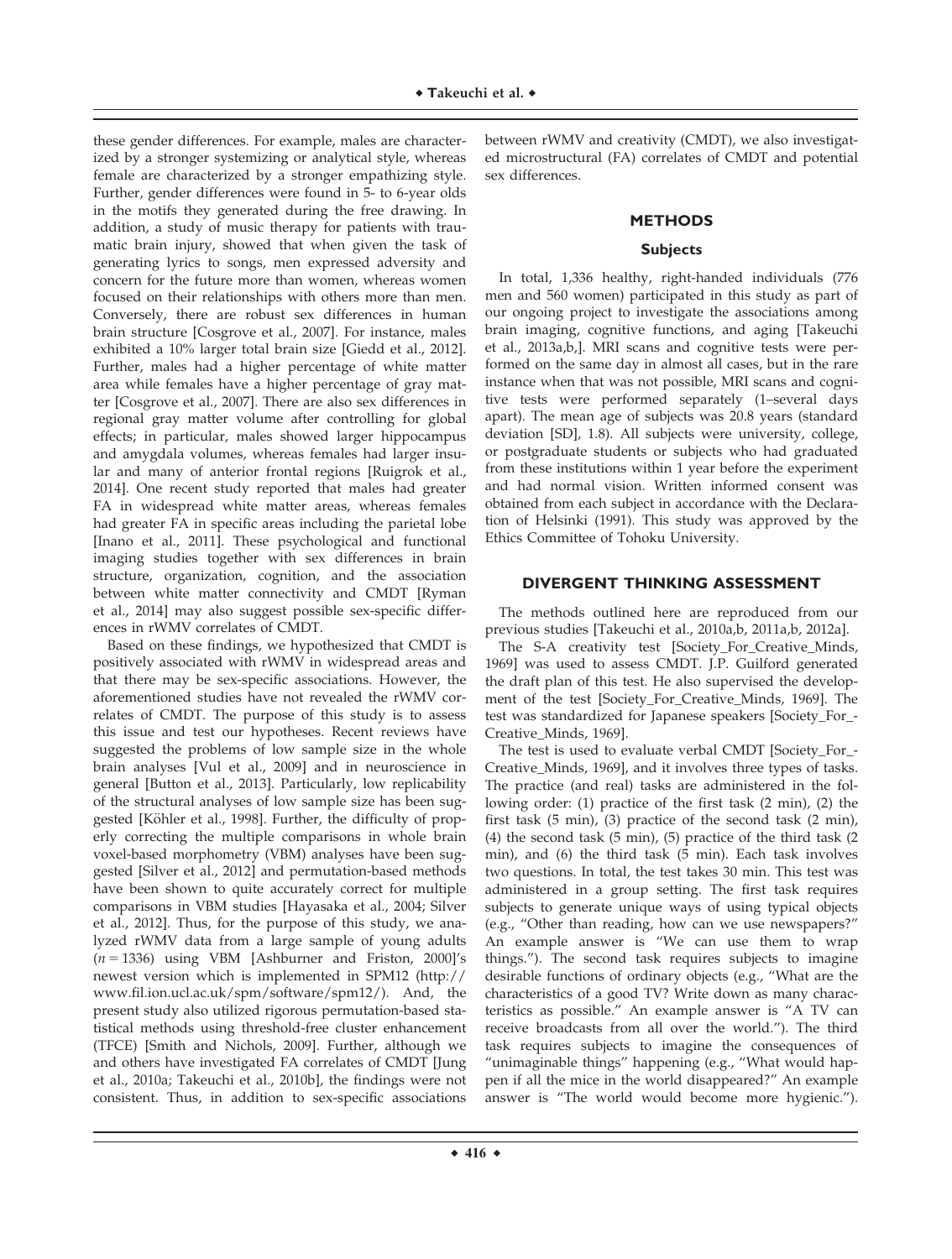Each task requires subjects to generate as many answers as possible. Note these tasks corresponded to the three tasks (unusual use, product improvement, just suppose) of the Torrance test of creative thinking (TTCT) [Torrance, 1966], which is used in other countries. Simple correlation coefficients among the scores of the three subtasks were all  $r = 0.48 - 0.54$ . The S-A creativity test provides a total score, which was used in this study, as well as scores for the following dimensions of the creativity: (a) Fluency: Fluency is measured by the number of relevant responses to questions and is related to the ability to produce and consider several alternatives. Fluency scores are determined by the total number of questions answered after excluding inappropriate responses or responses that are difficult to understand. (b) Flexibility: Flexibility is the ability to produce responses from a wide perspective. Flexibility scores are determined by the sum of the (total) number of category types to which the responses are assigned based on a criteria table or an almost equivalent judgment. (c) Originality: Originality is the ability to produce ideas that differ from those of others. Originality scoring is based on the sum of idea categories that are weighted based on a criteria table or an almost equivalent judgment. (d) Elaboration: Elaboration is the ability to produce detailed ideas (Society for Creative Mind, 1969). Elaboration scores are determined by the sum of responses that are weighted based on a criteria table or an almost equivalent judgment. These four dimensions correspond to the same concepts as those of the TTCT [Torrance, 1966].

The total score is the sum of the originality score and that of elaboration in the version of the S-A creativity test [Society\_For\_Creative\_Minds, 1969] used here. This is because the Fluency and Flexibility scores are highly correlated with those of Elaboration [Society\_For\_Creative\_- Minds, 1969]. Scoring of the tests was performed by the Tokyo Shinri Corporation.

The analysis was limited to the total score, and it did not include the score for each dimension. This is because in this test, the score of each dimension is highly correlated with the total score and with those of other dimensions [Takeuchi et al., 2010b]. This phenomenon is consistent with another similar divergent thinking test [Heausler and Thompson, 1988], namely TTCT [Torrance, 1966]. Heausler and Thompson [1988] concluded that the correlations among the subscales in TTCT are so high that each subscale could not meaningfully provide dissociated information. Treffinger [1985] also warned that separate interpretations of TTCT subscores should be avoided. Consistent with this notion, a previous study [Chávez-Eakle et al., 2007] that investigated the association between regional cerebral flow (rCBF) and each dimension revealed that different dimensions were correlated with rCBF in similar regions. Thus, we believe that using only the total score serves the purpose of this study. However, some studies have found specific effects of each subscale, especially originality [Takeuchi et al., 2015d]. Thus, with the

aforementioned limitation in mind, we also performed separate but identical analyses in which the total score on the S-A creativity test was replaced with each of the subscale scores.

Please refer to the appendix of our previous study for a sample and the manner in which the tests were scored [Takeuchi et al., 2010a].

S-A creativity test scores are significantly correlated with various other external measures, such as various personality factors and problem-solving abilities in daily life, suggesting its ability to predict performance in everyday situations [Shimonaka and Nakazato, 2007]. Furthermore, S-A creativity test scores are significantly correlated with the frequency of visual hypnagogic experiences, which in turn are correlated with the vividness of mental imagery [Watanabe, 1998]. Furthermore, our previous study [Takeuchi et al., 2013d] showed that S-A creativity test scores are positively correlated with extraversion, novelty seeking, motivational state, and daily physical activity level, which are consistent with the findings provided by the other measures of CMDT [Chávez-Eakle et al., 2006; King et al., 1996].

# **Assessment of Psychometric Measures of General Intelligence**

We used Raven's Advanced Progressive Matrix (RAPM) to assess intelligence and also to adjust for the effect general intelligence has on brain structures. For more details of how RAPM was performed in our study, see our previous works [Takeuchi et al., 2010a,b].

# **Image Acquisition**

The methods for MR image acquisition were described in our previous study [Takeuchi et al., 2012a]. All MRI data acquisition was performed using a 3-T Philips Achieva scanner. High-resolution T1-weighted structural images (T1WIs:  $240 \times 240$  matrix, TR = 6.5 ms, TE = 3 ms,  $FOV = 24$  cm, slices = 162, slice thickness = 1.0 mm) were collected using a magnetization-prepared rapid gradient echo sequence.

Diffusion-weighted data were acquired using a spinecho EPI sequence (TR =  $10,293$  ms, TE =  $55$  ms, big delta  $(\Delta)$  = 26.3 ms, little delta ( $\delta$ ) = 12.2 ms, FOV = 22.4 cm, 2  $\times$  $2 \times 2$  mm<sup>3</sup> voxels, 60 slices, SENSE reduction factor = 2, number of acquisitions  $= 1$ ). The diffusion weighting was isotropically distributed along 32 directions (b value =  $1,000$  s/mm<sup>2</sup>). Additionally, three images with no diffusion weighting (*b* value =  $0 \text{ s/mm}^2$ ) (*b* = 0 images) and one  $b = 0$  image were acquired from 1,209 and 127 subjects, respectively, using a spin-echo EPI sequence  $(TR = 10,293$  ms,  $TE = 55$  ms,  $FOV = 22.4$  cm,  $2 \times 2 \times 2$  $2 \text{ mm}^3$  voxels, 60 slices). From the collected images, FA maps and mean diffusivity (MD) maps were calculated using the commercially available diffusion tensor analysis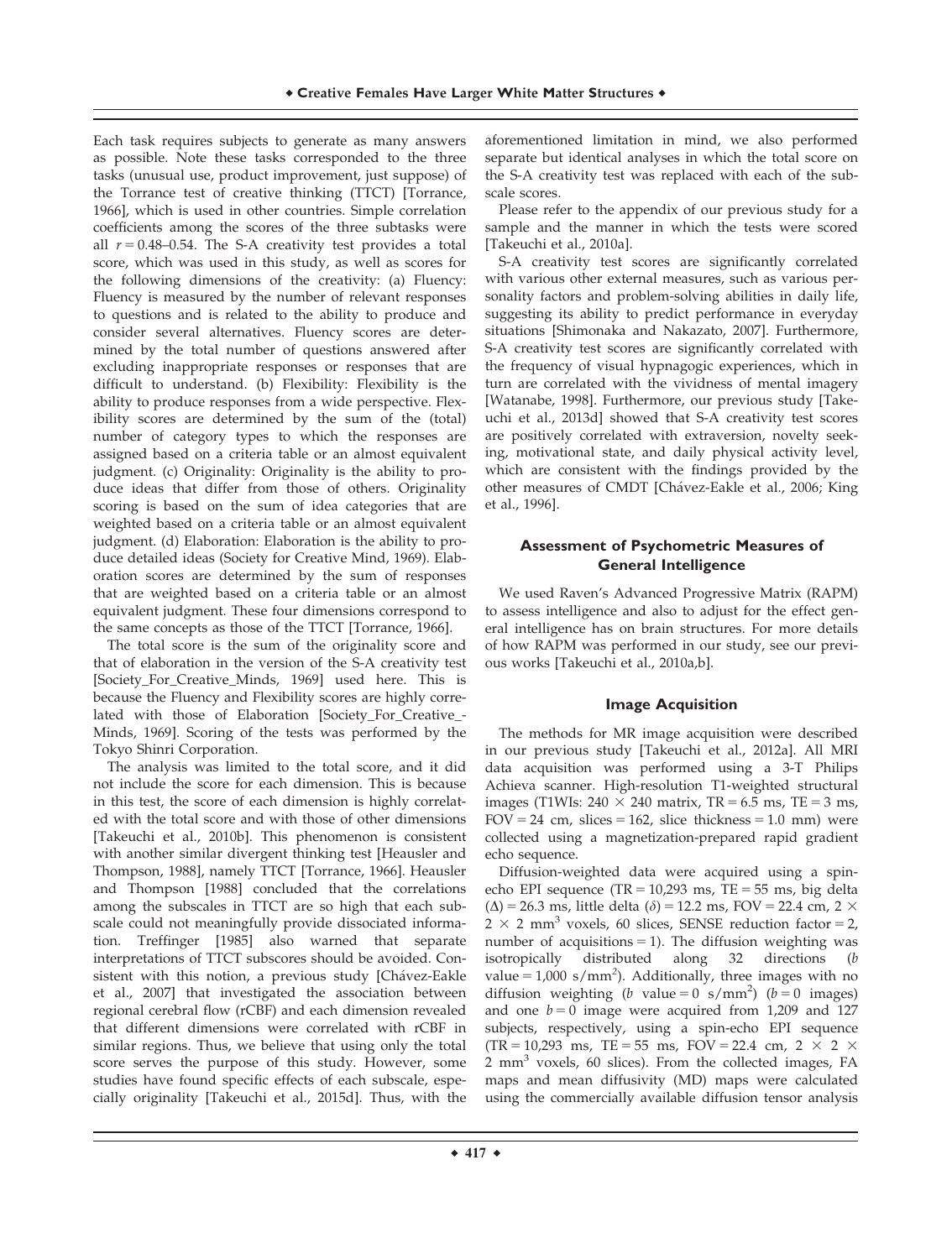package on the MR consol. These procedures involved correction for motion and distortion caused by eddy currents using methods described previously [Netsch and Van Muiswinkel, 2004]. Calculations were performed according to a previously proposed method [Le Bihan et al., 2001]. MD maps were irrelevant to the purpose of this study but used in the preprocessing step as described previously [Takeuchi et al., 2013c].

## **Preprocessing of Structural Data**

Preprocessing of the structural data was performed using Statistical Parametric Mapping software (SPM12; Wellcome Department of Cognitive Neurology, London, UK) implemented in MATLAB (Mathworks Inc., Natick, MA). Using the new segmentation algorithm implemented in SPM12, T1-weighted structural images of each individual were segmented into six tissues. Note for other instances in this study, SPM8 was used because of compatibility with the software of the version we used (statistical tests) or the apparent better quality of preprocessing (in cases of diffusion tensor imaging [DTI]'s preprocessing), but for VBM, SPM12 was used because of the better quality of preprocessing. In this new segmentation process, default parameters were used, except that the Thorough Clean option was used to eliminate any odd voxel, affine regularization was performed with the International Consortium for Brain Mapping template for East Asian brains, and the sampling distance was set at 1 mm. We then proceeded to the diffeomorphic anatomical registration through exponentiated lie algebra (DARTEL) registration process implemented in SPM12. We used DARTEL import images of the 2 TPMs from the aforementioned new segmentation process. First, the template for the DARTEL procedures was created using imaging data from 800 participants (400 males and 400 females). The following methods were the same as in our previous study and descriptions were reproduced from our previous study [Takeuchi et al., 2015a]. Next, using this existing template, the DARTEL procedures were performed for all of the subjects in the present study. In these procedures, default parameter settings were used. The resulting images were spatially normalized to the Montreal Neurological Institute space to give images with  $1.5 \times 1.5 \times 1.5$  mm<sup>3</sup> voxels. In addition, we performed a volume change correction (modulation) by modulating each voxel with the Jacobian determinants derived from spatial normalization, which allowed us to determine regional differences in the absolute amount of brain tissue [Ashburner and Friston, 2000]. Subsequently, all images were smoothed by convolving them with an isotropic Gaussian kernel of 8 mm full width at half maximum (FWHM).

Preprocessing of the diffusion data was performed using Statistical Parametric Mapping software (SPM8; Wellcome Department of Cognitive Neurology, London, UK) implemented in MATLAB (Mathworks, Natick, MA). First,

using the previously validated [Takeuchi et al., 2013c] twisted methods and the new segmentation algorithm implemented in SPM8 and the information of both FA images and MD images, we segmented FA images and MD images of subjects (see this previous study for details and for the validation). Then, we basically normalized FA, gray matter segment [regional gray matter density (rGMD) map], white matter segment [regional white matter density (rWMD) map], cerebrospinal fluid (CSF) segments [regional CSF density (rCSFD) map] of diffusion images of subjects with previously validated diffeomorphic anatomical registration through exponentiated lie algebra (DARTEL) based registration process method that was modified to account for the signal distribution of FA within the white matter to give images with  $1.5 \times 1.5 \times 1.5$  mm<sup>3</sup> voxel size, then normalized FA images were masked by the custom mask image that is highly likely to be the white matter and smoothed [FA images were smoothed by Gaussian Kernel of 6-mm FWHM. Details of these preprocessing procedures and their validation were presented in our previous study [Takeuchi et al., 2013c].Briefly, by accounting for FA signal variability within white matter areas in the DARTEL procedures, misalignment of the tracts was prevented. Further, by applying stringent masking of white matter areas, signal contamination from other tissues was prevented. Also, our method effectively solved or alleviated the major problems of voxel-based analyses of FA images [Smith et al., 2006].

#### **GROUP-LEVEL STATISTICAL ANALYSIS**

Statistical analyses relating to rWMV were performed using SPM8 software. We included only voxels with an rWMV signal intensity of >0.05. In whole-brain analyses, we used voxel-wise analysis of covariance (ANCOVA) with sex difference as a grouping factor (using the full factorial option of SPM8). In this analysis, age, RAPM scores, and S-A creativity test scores were covariates. These covariates were modeled so that each covariate had a unique relationship with rWMV for each sex (using the interactions option in SPM8), which enabled investigation of the effects of interaction between sex and each covariate. For the rationale of the model and why global signals were not included, see Supporting Information Methods.

Statistical analyses relating to FA were performed using SPM8 software. We confined regional analyses to areas that showed rWMD values >0.99 in the average image of the normalized rWMD images. In whole-brain analyses, we used voxel-wise ANCOVA with sex difference as a grouping factor (using the full factorial option of SPM8). In this analysis, age, RAPM scores, the number of  $b = 0$ images and S-A creativity test scores were covariates. The number of  $b = 0$  images (1 or 3) was included in the model because the number of  $b = 0$  images affects the estimation of FA values [Jones et al., 1999]. A common effect of the number of  $b = 0$  images on FA values was assumed for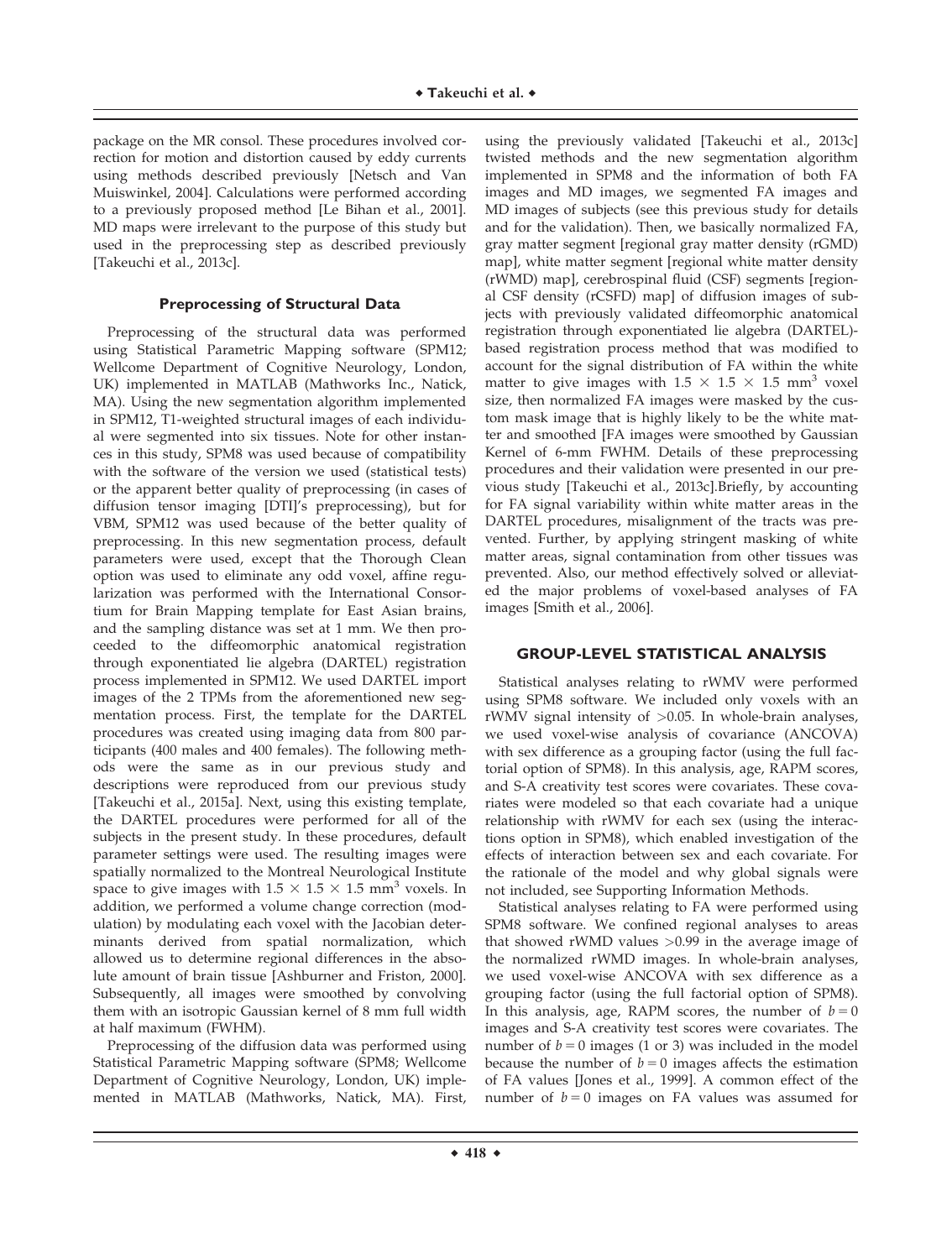|                                       | Male    |           |           | Female  |           |           |           |         |                |
|---------------------------------------|---------|-----------|-----------|---------|-----------|-----------|-----------|---------|----------------|
|                                       | average | <b>SD</b> | range     | average | <b>SD</b> | range     | Cohen's d | T score | P value        |
| S-A creativity test score-Total score | 37.48   | 10.72     | $7 - 71$  | 39.41   | 9.92      | $7 - 68$  | 0.19      | $-3.39$ | 0.001          |
| S-A creativity test score-Fluency     | 34.37   | 9.18      | $5 - 60$  | 39.41   | 8.89      | $9 - 60$  | 0.13      | $-2.37$ | 0.018          |
| S-A creativity test score-Flexibility | 24.90   | 5.41      | $5 - 40$  | 25.80   | 4.87      | $9 - 55$  | 0.17      | $-3.20$ | 0.001          |
| S-A creativity test score-Originality | 8.33    | 3.35      | $0 - 22$  | 8.23    | 3.20      | $0 - 19$  | 0.03      | 0.58    | 0.562          |
| S-A creativity test score-Elaboration | 29.14   | 8.35      | $7 - 57$  | 31.16   | 7.8       | $5 - 57$  | 0.25      | $-4.53$ | $6.56*10^{-6}$ |
| RAPM score                            | 28.70   | 3.84      | $13 - 36$ | 28.03   | 3.83      | $15 - 36$ | 0.17      | 3.16    | 0.002          |
| Age                                   | 20.87   | 1.88      | $18 - 27$ | 20.70   | 1.62      | $18 - 27$ | 0.10      | 1.78    | 0.075          |

| TABLE I. Average, SD, and range of S-A creativity test' total and subscale scores, Raven's advanced progressive        |
|------------------------------------------------------------------------------------------------------------------------|
| matrix scores, and age of males and females in our sample as well as the effect size and statistical values of the sex |
| differences of these values                                                                                            |

both sexes. This was done because there were differences in the number of  $b = 0$  images between subjects, unlike in our previous study [Takeuchi et al., 2010b]. Other variables were modeled as described for the analyses of rWMV.

The main effects of S-A creativity test scores [contrasts of (the effect of the S-A creativity test score for males, that for females) were  $(1 \ 1)$  or  $(-1 \ -1)$ ] and the interaction between sex and S-A creativity test scores [contrasts of (the effect of the S-A creativity test for males, the effect of the S-A creativity test for females) were  $(-1 1)$  or  $(1 - 1)$ ] were assessed using t-contrasts.

In addition, we also assessed the main and interaction effects of each S-A creativity test subscale. In these analyses, the total S-A creativity test score was replaced by each subscale score. As a result, we performed four additional whole-brain ANCOVAs.

Next, to examine how the significant interaction effects identified in the aforementioned analyses (see Results) were moderated by correlations between CMDT and rWMV in males and those in females, we performed multiple regression analyses using sex-specific data to test the associations between S-A creativity test scores and rWMV in males and females separately. In these analyses, the dependent variable was rWMV in each voxel and independent variables were age, RAPM scores, and S-A creativity test scores.

A multiple comparison correction of the cross-sectional analyses was performed using TFCE)[Smith and Nichols, 2009], with randomized (5,000 permutations) nonparametric permutation testing via the TFCE toolbox ([http://dbm.](http://dbm.neuro.uni-jena.de/tfce) [neuro.uni-jena.de/tfce/](http://dbm.neuro.uni-jena.de/tfce)). We applied the threshold of an FWE corrected  $P < 0.05$ .

#### **RESULTS**

#### **Basic Behavioral Data**

The average, SD, and range of S-A creativity test scores, RAPM scores, and age of males and females in our sample are presented in Table I. There were no significant correlations between RAPM scores and S-A creativity test scores in males or females ( $P > 0.05$ , simple regression analyses). Women had higher S-A creativity test scores in this sample, and although the effect size was small (Cohen's  $d = 0.19$ ), the difference was highly significant (P < 0.001).

# **Effects of CMDT on rWMV in Analyses Performed Using Data from Both Sexes**

ANCOVA revealed no significant overall negative or positive main effects of S-A creativity test scores on rWMV in any of the regions regardless of sex. However, there were significant interaction effects of sex and S-A creativity test scores (interaction contrast of the combination of negative correlations in males and positive correlations in females) on rWMV in widespread white matter areas. The extent is presented in Figure 1 and the anatomical labeling in Table II. The associations were seen in widespread areas below the frontal, temporal, parietal, and occipital lobes as well as in the thalamus, whereas no significant associations were found in the white matter areas of the brainstem and cerebellum. Therefore, from the present results, we cannot conclude that CMDT is associated with WMV globally (in other words, in all WM areas). There were no significant results when total WMV was included as a covariate in the same way as other covariates (e.g., age).

# **Effects of CMDT on rWMV in Analyses Performed Using Data from Each Sex Individually**

Multiple regression analysis revealed no significant correlation between S-A creativity test scores and rWMV in males. In contrast, multiple regression analysis revealed significant positive correlations between S-A creativity test scores and rWMV in widespread white matter areas in females. The extent is presented in Figure 1 and the anatomical labeling in Table III. These significant areas overlapped extensively with areas of significant interaction between sex and S-A creativity test scores.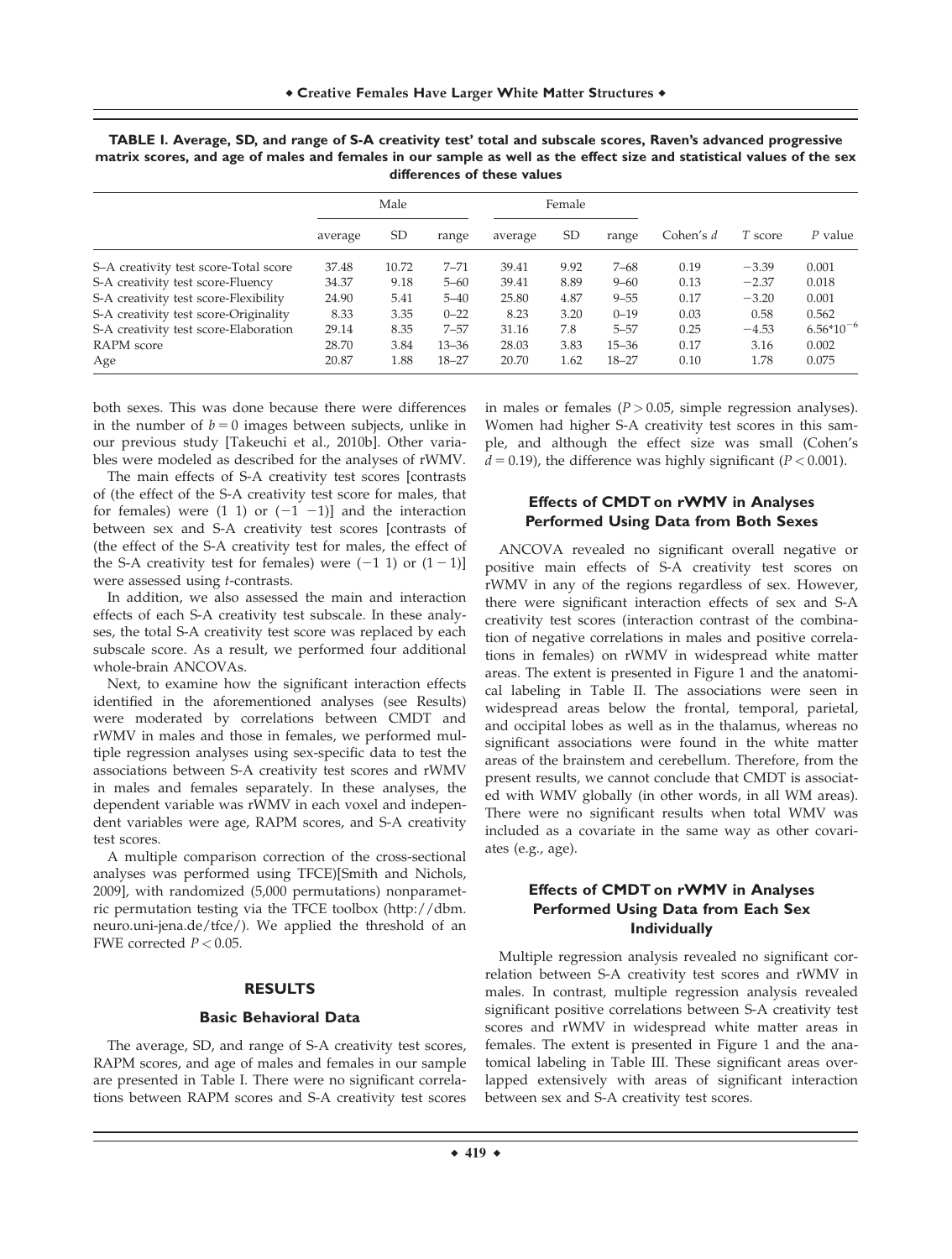



Effects of interaction between CMDT and sex on rWMV. The two left columns show the areas of significant interaction effects of CMDT and sex on rWMV. The two right columns show the areas of significant positive correlation between CMDT and rWMV. The results shown were obtained using a threshold of

The simple correlation coefficients between the S-A creativity test and rWMV of the major fibers are presented in Table IV. The correlation coefficients for associations

TFCE, *P* < 0.05 corrected (FWE) based on 5,000 permutations. Regions of correlation are overlaid on a single subject T1 image of SPM. Significant sex-related interaction effects that are moderated by female-specific positive correlation between CMDT and rWMV are seen in widespread areas below the cortex.

between S-A creativity test scores and tWMV in males and females are presented in Table V. As can be seen from these results, the significant interaction effect of sex and S-A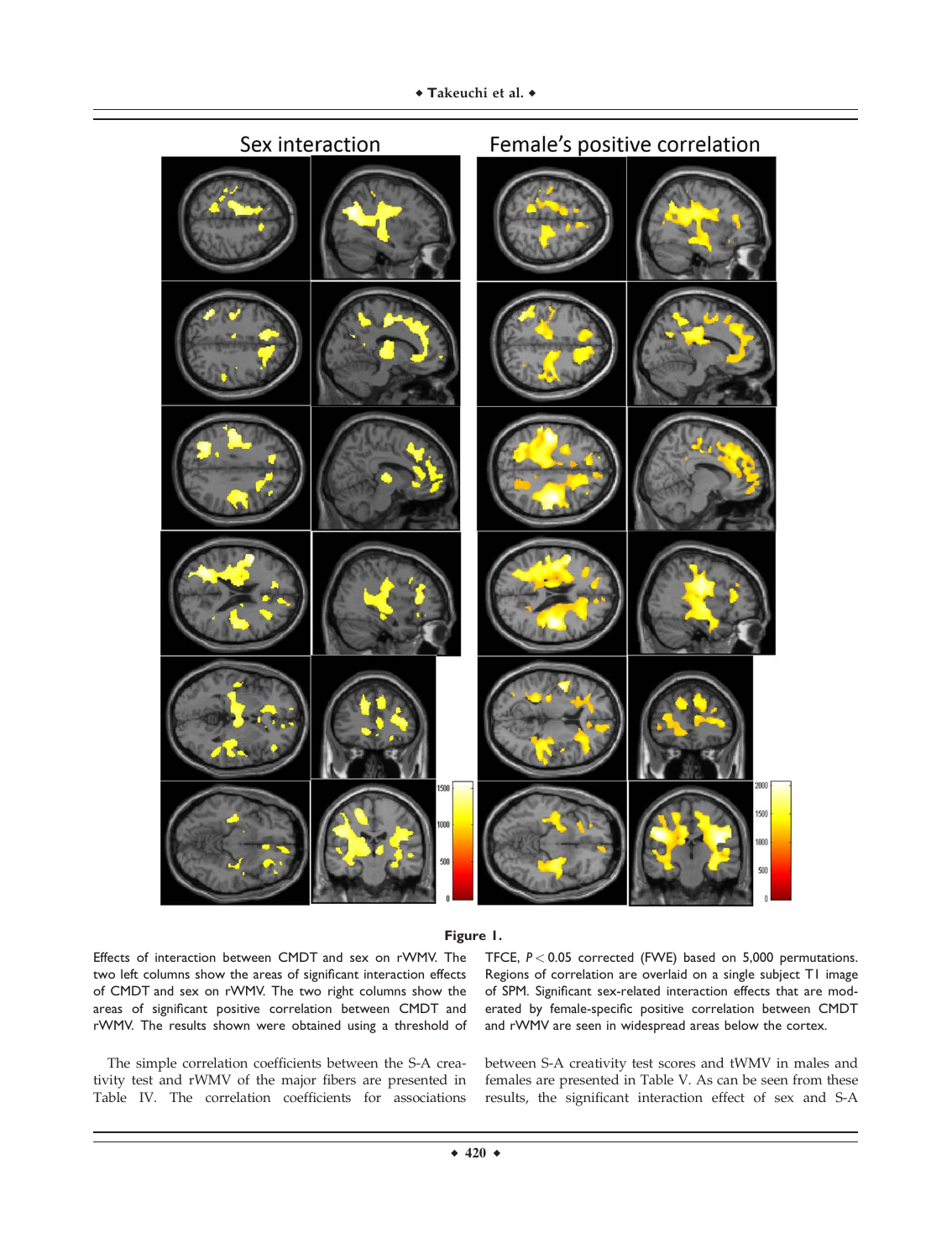|    | Included large bundles** (number of signifi-<br>cant voxels in the left and right side of each                                                                                                                                                                                                                                                                                                                                                                                                                                                                                                                 | X       |                  |                  | <b>TFCE</b> value | Corrected<br>$P$ value |                      |
|----|----------------------------------------------------------------------------------------------------------------------------------------------------------------------------------------------------------------------------------------------------------------------------------------------------------------------------------------------------------------------------------------------------------------------------------------------------------------------------------------------------------------------------------------------------------------------------------------------------------------|---------|------------------|------------------|-------------------|------------------------|----------------------|
| No | anatomical area)                                                                                                                                                                                                                                                                                                                                                                                                                                                                                                                                                                                               |         | $\boldsymbol{y}$ | $\boldsymbol{z}$ |                   | (TFCE, FWE)            | Cluster size (voxel) |
| 1  | Genu of the corpus callosum (658)/<br>Splenium of the corpus callosum (503)/<br>Cerebral peduncle (L:8)/Posterior limb of<br>the internal capsule (L:730, R:8)/<br>Retrolenticular part of the internal capsule<br>(L:587)/Anterior corona radiata (L:55,<br>R:2)/Superior corona radiata (L:726)/<br>Posterior corona radiata (L:593)/Posterior<br>thalamic radiation (L:515)/Sagittal<br>stratum (L:93)/External capsule (L:147)/<br>Cingulum (L:8, R:145)/Stria terminalis<br>(L:125)/Superior longitudinal fasciculus<br>(L:1076)/Superior fronto-occipital<br>fasciculus (L:43)/Inferior fronto-occipital | $-30$   | $-64.5$          | 27               | 1,580.96          | 0.017                  | 72302                |
|    | fasciculus (L:47)/Tapatum (L:215)                                                                                                                                                                                                                                                                                                                                                                                                                                                                                                                                                                              |         |                  |                  |                   |                        |                      |
| 2  | Anterior corona radiata (R:245)/Superior<br>corona radiata (R:32)                                                                                                                                                                                                                                                                                                                                                                                                                                                                                                                                              | 45      | $-9$             | 27               | 1,338.85          | 0.027                  | 25680                |
| 3  | No major fibers                                                                                                                                                                                                                                                                                                                                                                                                                                                                                                                                                                                                | 7.5     | 28.5             | 37.5             | 1,313.20          | 0.029                  | 16261                |
| 4  | Posterior limb of the internal capsule<br>(R:69)/Retrolenticular part of the internal<br>capsule (R:440)/Superior corona radiata<br>$(R:104)/Posterior$ corona radiata $(R:9)/$<br>Posterior thalamic radiation (R:299)/<br>Sagittal stratum (R:104)/External capsule<br>(R:124)/Cingulum (R:4)/Heschl gyrus<br>(R:4)/Stria terminalis (R:21)/Superior<br>longitudinal fasciculus (R:830)/Inferior<br>fronto-occipital fasciculus (R:95)/Tapatum<br>(R:73)                                                                                                                                                     | $-10.5$ | $-43.5$          | 51               | 1,224.23          | 0.035                  | 2363                 |
| 5  | No major fibers                                                                                                                                                                                                                                                                                                                                                                                                                                                                                                                                                                                                | 18      | 57               | 15               | 1,168.59          | 0.040                  | 4168                 |
| 6  | No major fibers                                                                                                                                                                                                                                                                                                                                                                                                                                                                                                                                                                                                | 6       | 55.5             | $-6$             | 1,094.45          | 0.046                  | 1202                 |
| 7  | No major fibers                                                                                                                                                                                                                                                                                                                                                                                                                                                                                                                                                                                                | $-7.5$  | 57               | 6                | 1,064.64          | 0.049                  | 37                   |
| 8  | No major fibers                                                                                                                                                                                                                                                                                                                                                                                                                                                                                                                                                                                                | $-12$   | 63               | $-1.5$           | 1,063.13          | 0.050                  | 57                   |
| 9  | No major fibers                                                                                                                                                                                                                                                                                                                                                                                                                                                                                                                                                                                                | 10.5    | 46.5             | 34.5             | 1,062.04          | 0.050                  | 41                   |
| 10 | Superior fronto-occipital fasciculus (R:8)                                                                                                                                                                                                                                                                                                                                                                                                                                                                                                                                                                     | 16.5    | $-9$             | 21               | 1,061.86          | 0.050                  | 44                   |

#### **TABLE II. Brain regions exhibiting significant interaction effects of S-A creativity test scores and sex on rWMV**

The anatomical labels and significant clusters of major white matter fibers were determined using the ICBM DTI-81 Atlas ([http://www.](http://www.loni.ucla.edu/) [loni.ucla.edu/\)](http://www.loni.ucla.edu/).

creativity test scores on rWMV was moderated by weak or no correlation in males and positive correlation in females.

When total WMV were included in the covariates in the same way as other covariates (e.g., age), there were no significant results.

# **Effects of CMDT on FA in Analyses Performed Using Data from Both Sexes**

In the total cohort (both sexes), ANCOVA revealed no significant overall negative or positive main effects of S-A creativity test score on FA in any of the regions analyzed. Further, there were no significant interaction effects between S-A creativity test score and sex on FA in any region.

# **Effects of Each S-a Creativity Subscale Score on rWMV and FA in Analyses Using Data from Both Sexes**

In the total cohort (both sexes), ANCOVAs revealed significant positive main effects of the S-A creativity test originality subscore on rWMV for the area adjacent to the right inferior parietal lobule and for the right postcentral gyrus  $[x, y, z = 36, -28.5, 40.5, TFCE value = 1,065.14,$  $P = 0.047$ , corrected for multiple comparison using TFCE (FWE), Fig. 2]. There were no other significant main effects. As was the case for the total score, there were significant interaction effects of sex and S-A creativity test elaboration subscore (interaction contrast of the combination of positive correlations in males and negative correlations in females) on rWMV in widespread areas. There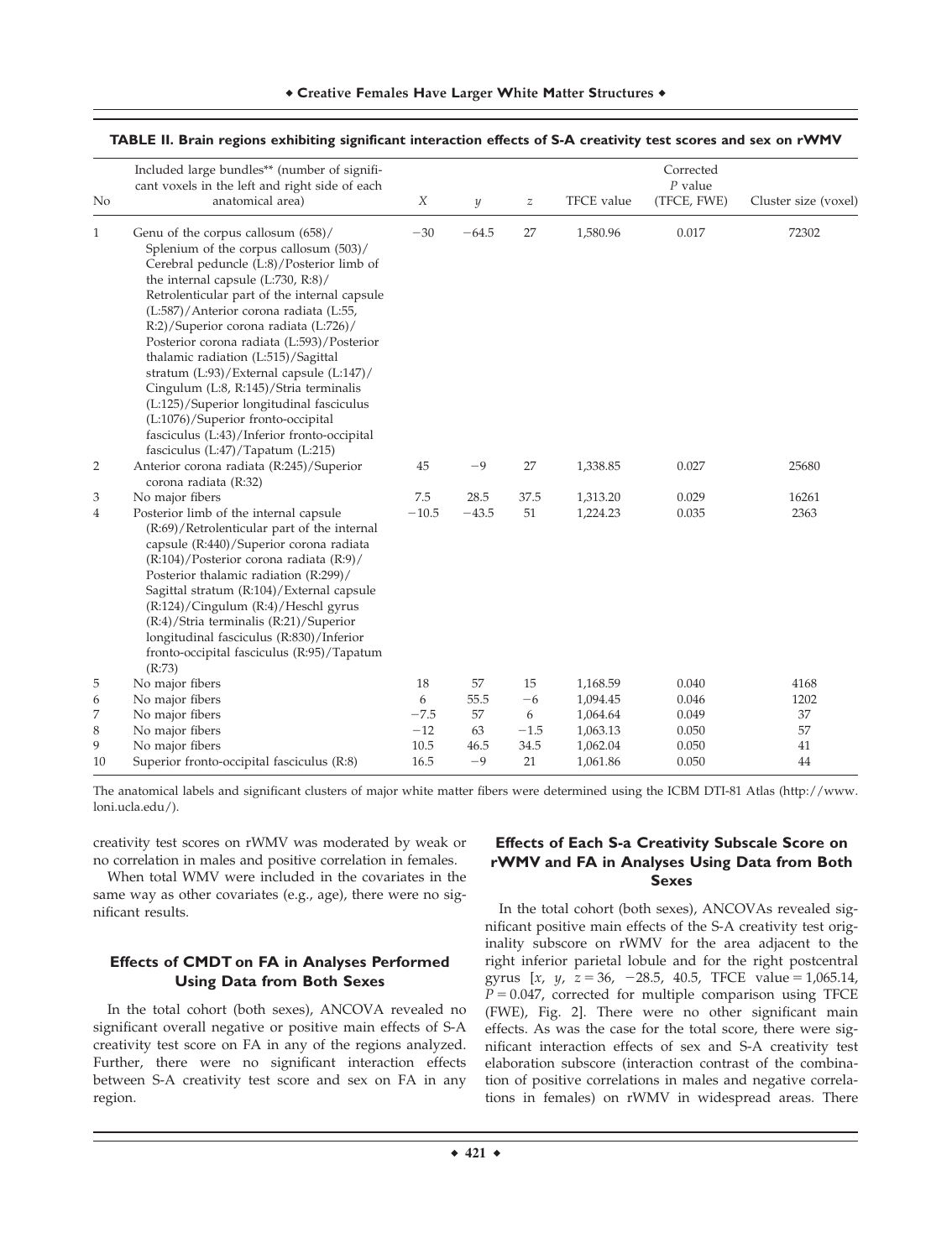| No           | Included large bundles** (number of significant<br>voxels in the left and right side of each<br>anatomical area)                                                                                                                                                                                                                                                                                                                                                                                                                                                                                                                                                                                                  | $\boldsymbol{\chi}$ | $\mathcal{Y}$ | $\boldsymbol{z}$ | TFCE value           | Corrected<br>$P$ value<br>(TFCE, FWE) | Cluster size<br>(voxel) |
|--------------|-------------------------------------------------------------------------------------------------------------------------------------------------------------------------------------------------------------------------------------------------------------------------------------------------------------------------------------------------------------------------------------------------------------------------------------------------------------------------------------------------------------------------------------------------------------------------------------------------------------------------------------------------------------------------------------------------------------------|---------------------|---------------|------------------|----------------------|---------------------------------------|-------------------------|
| $\mathbf{1}$ | Genu of the corpus callosum (351)/Body of the<br>corpus callosum (538)/Splenium of the corpus<br>callosum (823)/Anterior limb of the internal<br>capsule (L:246)/Posterior limb of the internal<br>capsule (L:148)/Retrolenticular part of the internal<br>capsule (L:302)/Anterior corona radiata (L:1257)/<br>Superior corona radiata (L:1559)/Posterior corona<br>radiata (L:1259)/Posterior thalamic radiation<br>(L:341)/Sagittal stratum (L:116)/External capsule<br>(L:264)/Cingulum (L:461)/Heschl gyrus (L:97)/<br>Stria terminalis (L:150)/Superior longitudinal<br>fasciculus (L:1746)/Superior fronto-occipital<br>fasciculus (L:160)/Inferior fronto-occipital<br>fasciculus (L:165)/Tapatum (L:206) | 45                  | $-15$         | 22.5             | 2,070.74             | 0.009                                 | 98,520                  |
| 2            | Genu of the corpus callosum (332)/Body of the<br>corpus callosum (252)/Anterior limb of the inter-<br>nal capsule (R:50)/Posterior limb of the internal<br>capsule (R:99)/Retrolenticular part of the internal<br>capsule (R:297)/Anterior corona radiata (R:1014)/<br>Superior corona radiata (R:1843)/Posterior corona<br>radiata (R:185)/Posterior thalamic radiation<br>(R:107)/Sagittal stratum (R:440)/External capsule<br>$(R:292)/C$ ingulum $(R:153)/S$ tria terminalis<br>(R:173)/Superior longitudinal fasciculus (R:1502)/<br>Superior fronto-occipital fasciculus (R:161)/Inferi-<br>or fronto-occipital fasciculus (R:186)/Uncinate<br>fasciculus (R:89)/Tapatum (R:39)                             | $-48$               | $-21$         | 31.5             | 2,042.42             | 0.009                                 | 102,090                 |
| 3            | Splenium of the corpus callosum (57)/Posterior<br>corona radiata (R:122)/Tapatum (R:3)                                                                                                                                                                                                                                                                                                                                                                                                                                                                                                                                                                                                                            | 19.5                | $-61.5$       | 27               | 1,191.41             | 0.039                                 | 3476                    |
| 4<br>5       | Cingulum $(L:62)$<br>Splenium of the corpus callosum (13)                                                                                                                                                                                                                                                                                                                                                                                                                                                                                                                                                                                                                                                         | $-4.5$<br>12        | 18<br>$-40.5$ | 31.5<br>31.5     | 1,111.90<br>1,093.99 | 0.048<br>0.050                        | 618<br>142              |

# **TABLE III. Brain regions exhibiting a significant correlation between S-A creativity test scores and rWMV in females**

The anatomical labels and significant clusters of major white matter fibers were determined using the ICBM DTI-81 Atlas ([http://www.](http://www.loni.ucla.edu/) [loni.ucla.edu/\)](http://www.loni.ucla.edu/).

were also significant interaction effects of sex and S-A creativity test fluency subscore (interaction contrast of the combination of positive correlations in males and negative correlations in females) on rWMV in several more confined white matter areas (Fig. 3 left). There were no other significant effects, but with a more lenient threshold, there were tendencies for effects of each score on rWMV of widespread areas (Fig. 3 right). ANCOVAs also revealed no significant overall main effects and no significant interaction effects of S-A creativity subscores on FA.

# **DISCUSSION**

This study investigated the associations between individual CMDT and rWMV. We employed a large sample size, the newest preprocessing techniques, and robust permutation-based statistical techniques. Our findings showed that higher CMDT was associated with rWMV in widespread white matter areas below the cerebral neocortex, but only in females, partly congruent with our hypotheses. Finally, subscale analyses revealed a significant association pattern of the S-A elaboration subscore with rWMV similar to that of the total CMDT score, a distinct, significant association pattern of the originality subscore with rWMV, and a significant main effect of originality subscore on rWMV regardless of sex in the areas beneath the right inferior parietal lobule and right postcentral gyrus.

The present results support the notion that brain connectivity is important for CMDT and that there is a sex difference in this association. A previous theoretical review speculated that "connectivity, including the myelinated subcortical connections, might be important for creativity" [Heilman et al., 2003, p. 371] because creativity requires "transitions from one idea to another ... unheard of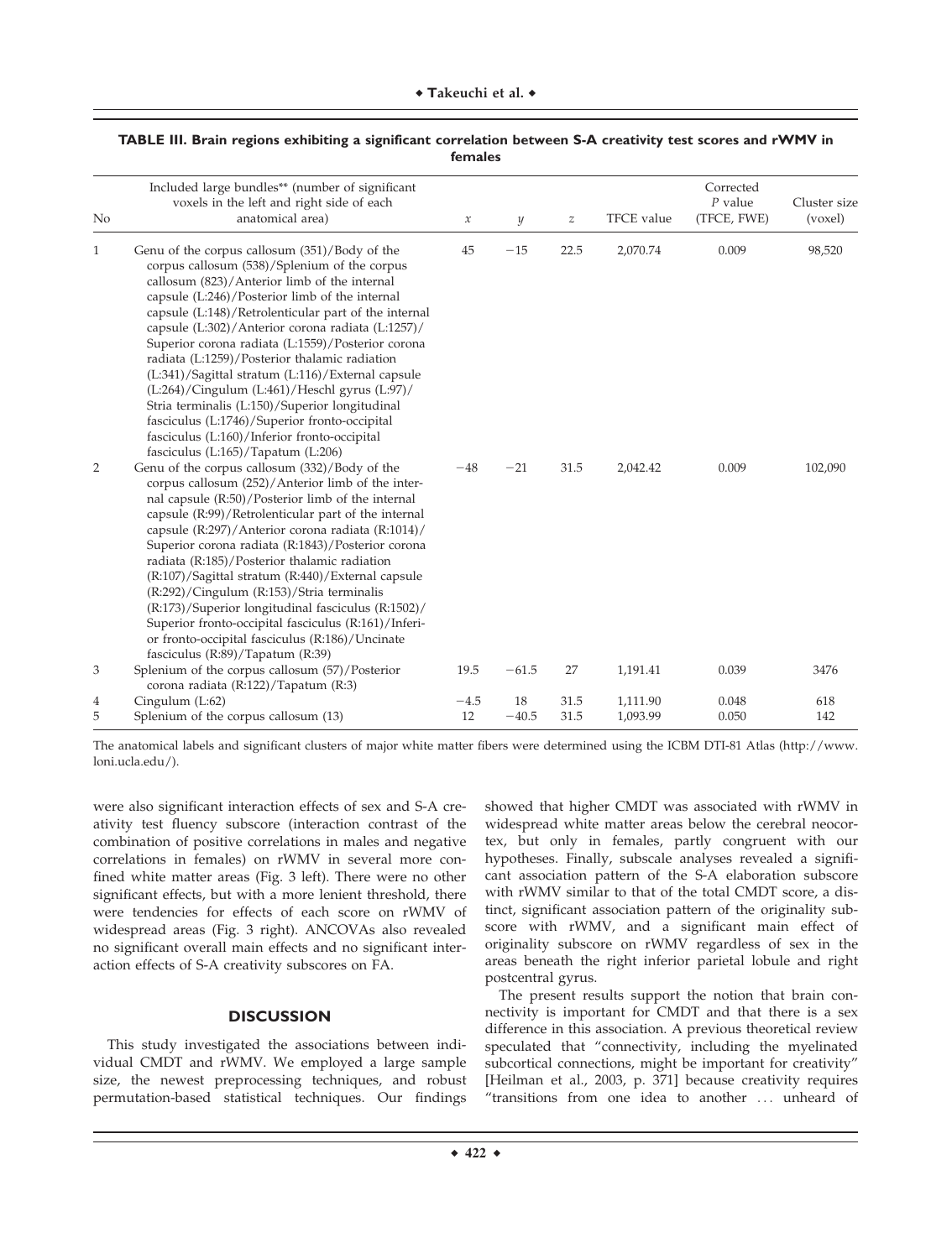|                                              |                  | Left or median fibers | Right fibers    |              |
|----------------------------------------------|------------------|-----------------------|-----------------|--------------|
|                                              | Male             | Female                | Male            | Female       |
| Middle cerebellar peduncle                   | 0.004(0.922)     | 0.074(0.080)          |                 |              |
| Pontine crossing tract                       | 0.010(0.781)     | 0.058(0.172)          |                 |              |
| Corpus callosum genu                         | $-0.026(0.462)$  | 0.092(0.030)          |                 |              |
| Corpus callosum body                         | 0.013(0.722)     | 0.081(0.056)          |                 |              |
| Corpus callosum splenium                     | $-0.003(0.931)$  | 0.099(0.020)          |                 |              |
| Fornix                                       | $-0.007(0.835)$  | $-0.001(0.977)$       |                 |              |
| Corticospinal tract                          | 0.016(0.657)     | 0.057(0.180)          | 0.017(0.631)    | 0.050(0.240) |
| Medial lemniscus                             | 0.001(0.986)     | 0.059(0.166)          | $-0.004(0.919)$ | 0.050(0.235) |
| Inferior cerebellar peduncle                 | $-0.003(0.942)$  | 0.052(0.222)          | $-0.009(0.812)$ | 0.047(0.271) |
| Superior cerebellar peduncle                 | 0.011(0.761)     | 0.046(0.272)          | 0.002(0.961)    | 0.058(0.168) |
| Cerebral peduncle                            | $-0.013(0.727)$  | 0.056(0.184)          | $-0.022(0.532)$ | 0.046(0.281) |
| Anterior limb of the internal capsule        | $-0.007(0.842)$  | 0.079(0.063)          | $-0.026(0.473)$ | 0.067(0.115) |
| Posterior limb of the internal capsule       | $-0.047(0.187)$  | 0.085(0.044)          | $-0.044(0.219)$ | 0.072(0.087) |
| Retrolenticular part of the internal capsule | $-0.050(0.165)$  | 0.096(0.023)          | $-0.044(0.218)$ | 0.092(0.029) |
| Anterior corona radiata                      | $-0.009$ (0.807) | 0.107(0.011)          | $-0.012(0.734)$ | 0.103(0.015) |
| Superior corona radiata                      | $-0.004(0.913)$  | 0.113(0.007)          | 0.004(0.912)    | 0.116(0.006) |
| Posterior corona radiata                     | $-0.012(0.738)$  | 0.130(0.002)          | $-0.022(0.533)$ | 0.095(0.025) |
| Posterior thalamic radiation                 | $-0.041(0.260)$  | 0.089(0.036)          | $-0.031(0.381)$ | 0.090(0.034) |
| Sagittal stratum                             | $-0.024(0.502)$  | 0.069(0.104)          | 0.025(0.494)    | 0.102(0.015) |
| External capsule                             | $-0.024(0.510)$  | 0.088(0.038)          | $-0.007(0.844)$ | 0.104(0.014) |
| Cingulate gyrus                              | $-0.017(0.645)$  | 0.113(0.007)          | $-0.032(0.367)$ | 0.086(0.042) |
| Cingulum                                     | $-0.016(0.664)$  | 0.087(0.040)          | $-0.019(0.591)$ | 0.046(0.280) |
| Stria terminalis                             | $-0.043(0.231)$  | 0.079(0.062)          | $-0.015(0.677)$ | 0.067(0.111) |
| Superior longitudinal fasciculus             | $-0.013(0.714)$  | 0.139(0.001)          | $-0.002(0.958)$ | 0.134(0.002) |
| Superior fronto-occipital fasciculus         | $-0.009(0.803)$  | 0.111(0.008)          | $-0.033(0.365)$ | 0.105(0.013) |
| Inferior fronto-occipital fasciculus         | 0.015(0.679)     | 0.076(0.071)          | 0.015(0.669)    | 0.091(0.032) |
| Uncinate fasciculus                          | 0.002(0.956)     | 0.002(0.965)          | 0.018(0.623)    | 0.084(0.047) |
| Tapatum                                      | $-0.042(0.246)$  | 0.119(0.005)          | $-0.018(0.620)$ | 0.083(0.048) |
| Arcuate fasciculus.                          | $-0.009(0.808)$  | 0.137(0.001)          | $-0.016(0.655)$ | 0.136(0.001) |

#### **TABLE IV. Simple correlation coefficients (and** P **values in brackets) between S-A creativity test scores and rWMV of white matter bundles in 776 males and 560 females**

The anatomical divisions of major white matter fibers were determined using the ICBM DTI-81 Atlas [\(http://www.loni.ucla.edu](http://www.loni.ucla.edu)/) except in the case of the arcuate fasciculus. To construct the mask images of the arcuate fasciculus, a DTI-derived atlas ([http://www.](http://www.natbrainlab.com) [natbrainlab.com](http://www.natbrainlab.com)/) was used [Thiebaut de Schotten et al., 2011].

combination of elements, the subtlest associations of analogy ... where partnerships can be joined or loosened ..." according to James [James, 1890]. As summarized in the Introduction section, functional and structural studies have suggested associations between brain connectivity and CMDT. As discussed below, larger rWMV is believed

to be due to microstructural and architectonic mechanisms of brain connection. Thus, the present results of femalespecific positive correlation between CMDT and rWMV suggest that brain structural connectivity is important for creativity, at least in females.rWMV and FA, whose correlates of CMDT have been investigated [Takeuchi et al.,

**TABLE V. Correlation coefficients (and** P **values in brackets) between total WMV and S-A creativity test score in simple regression analyses (data of each sex) and multiple regression analyses (all sample's data)**

|                                                 | <b>Total WMV</b>     |                        |                                |                                                              |  |  |
|-------------------------------------------------|----------------------|------------------------|--------------------------------|--------------------------------------------------------------|--|--|
|                                                 | Male<br>$r(P$ value) | Female<br>$r(P$ value) | All sample<br>Beta $(P$ value) | Differences in<br>r between males and<br>females $(P$ value) |  |  |
| S-A creativity<br>test score $(M: 776, F: 560)$ | $-0.023(0.520)$      | 0.122(0.004)           | 0.025(0.288)                   | 0.009                                                        |  |  |

Multiple regression analyses with sex as a covariate.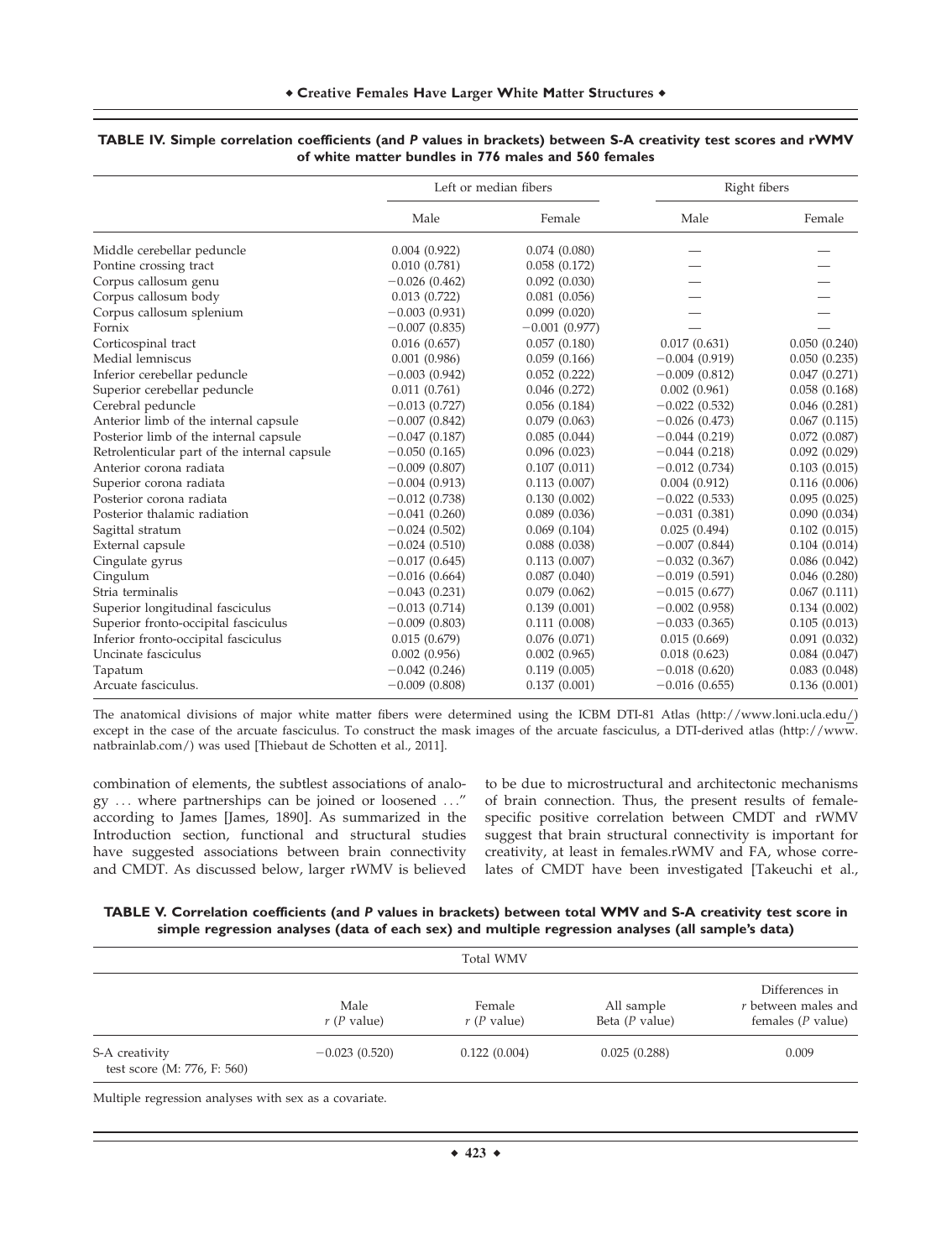2010b], are only weakly associated in deep WM areas [Hugenschmidt et al., 2008] and supposed to reflect different properties of WM. The list of possible physiological mechanisms that underlie greater FA, rWMV, and cognitive abilities includes "myelination and myelin or membrane thickness and increases in the diameter of axons" [Takeuchi et al., 2013c]. Possible physiological mechanisms that lead to greater rWMV and cognitive abilities and unchanged FA are "the size and number of glial cells (forming a major portion of WM), number of axon collateral spines, or a pure increase in WM volume (or an increase in all of the physiological components of WM, while the

|             | Main effect<br>(male+, female+)<br>$P < 0.05$ , corrected<br><b>TFCE</b> | Main effect<br>(male+, female+)<br>$P < 0.05$ , uncorrected<br><b>TFCE</b> |  |  |
|-------------|--------------------------------------------------------------------------|----------------------------------------------------------------------------|--|--|
| Total score |                                                                          |                                                                            |  |  |
|             |                                                                          |                                                                            |  |  |
|             |                                                                          |                                                                            |  |  |
| elaboration |                                                                          |                                                                            |  |  |
| fluency     |                                                                          |                                                                            |  |  |
|             |                                                                          |                                                                            |  |  |
| originality |                                                                          |                                                                            |  |  |
|             |                                                                          |                                                                            |  |  |
| flexibility |                                                                          |                                                                            |  |  |
|             |                                                                          |                                                                            |  |  |

composites remain the same)." These mechanisms may facilitate efficient interactions among different brain regions, leading in turn to innovative combinations of ideas and better CMDT.

Higher WMV in widespread subcortical regions was associated with CMDT in females, suggesting that multiple distinct cognitive mechanisms are critical for CMDT. For example, as discussed in previous studies [Takeuchi et al., 2010a,b], the frontal lobe and the striatum are involved in cognitive flexibility [Eslinger and Grattan, 1993], which is the ability to break fixed rules or patterns and form new and better patterns of ideas, cognitive processes critical for creativity [Guilford, 1967]. Another important function of the frontal lobe assumed critical for creativity is the fluency of idea generation [Baldo et al., 2001; Dietrich, 2004]. As discussed previously [Takeuchi et al., 2010b], regions such as the inferior parietal lobule and occipital lobule are thought to be important for visual imagery [Yomogida et al., 2004], which in turn is associated with creativity [Finke, 1996]. The bilateral temporal gyri are associated with verbal functions, which are important for verbal CMDT [Friederici et al., 2009]. The temporoparietal junction is involved in the integration of multisensory information [Terhune, 2009], and integration of disparate information is thought to be an important generator of creative ideas [Spearman, 1931]. In a similar way, interhemispheric transfer of information via the corpus callosum could allow for the integration of dissimilar information stored in distant brain structures [Heilman et al., 2003]. Thus, strong direct white matter connectivity between these areas or via the corpus callosum may facilitate CMDT.

We suggest sex hormones as possible factors contributing to the females-specific relationship between rWMV and creativity. CMDT was greater in females in the present sample (Table I) and found to fluctuate with menopausal cycle and sex hormones [Krug et al., 1994].

# **Figure 2.**

Significant main effects of S-A creativity test total score and subscale scores on rWMV. The figures in the left columns show the areas with significant main effects of total score and each S-A creativity test subscale score on rWMV. The results shown were obtained using a threshold of TFCE, *P* < 0.05 corrected (FWE) based on 5,000 permutations. Regions of correlation are superimposed on a glass brain image of SPM. There were significant main effects of originality subscore on rWMV in the area adjacent to the right inferior parietal lobule and right post central gyrus. The figures in the right columns show the areas of tendencies for main effects of S-A creativity test total score and each subscale score on rWMV. The results shown were obtained using a threshold of TFCE, *P* < 0.05 uncorrected based on 5,000 permutations. Regions of correlation are superimposed on a glass brain image of SPM. There were tendencies for effects of originality subscore on rWMV in widespread areas.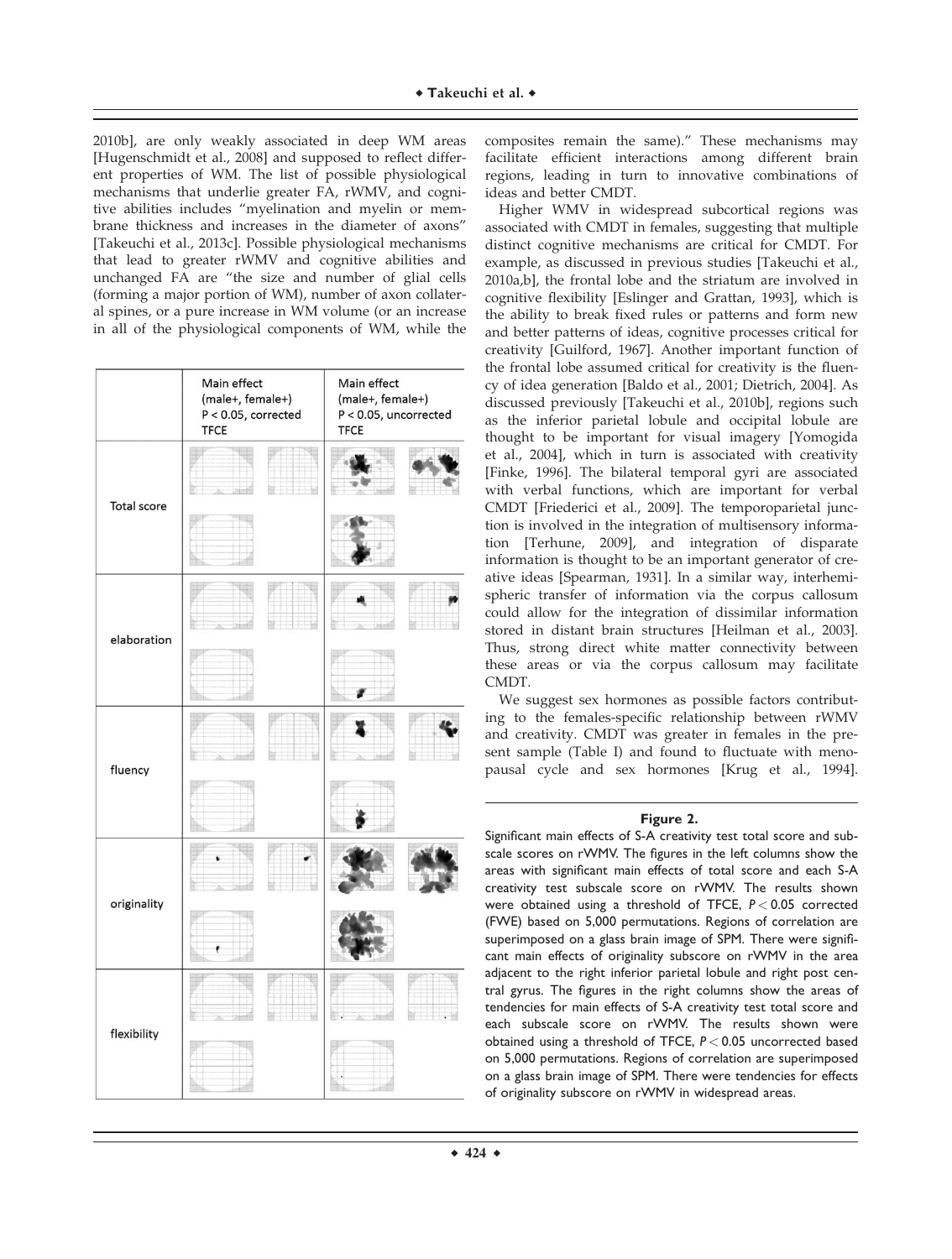Moreover, sex hormones are known to contribute to brain volume development in a sexually dimorphic manner [Peper et al., 2009]. Finally, as described in Introduction, female are characterized by a stronger empathizing style and gender differences were found in 5- to 6-year olds in the motifs they generated during the free drawing [Abraham, 2016]. Specifically, more boys drew moving objects, such as vehicles, trains, and aircraft, than girls and boys prefer cold colors, whereas more girls drew persons and flowers than boys and girls prefer warm colors. And, free drawings by the girls with a genetic disorder that is characterized by an overproduction of adrenal androgen

|                    | Interaction<br>(male-, female+)<br>$P < 0.05$ , corrected<br><b>TFCE</b> | Interaction<br>(male-, female+)<br>P < 0.05, uncorrected<br><b>TFCE</b> |  |
|--------------------|--------------------------------------------------------------------------|-------------------------------------------------------------------------|--|
| <b>Total score</b> |                                                                          |                                                                         |  |
|                    |                                                                          |                                                                         |  |
| elaboration        |                                                                          |                                                                         |  |
|                    |                                                                          |                                                                         |  |
| fluency            |                                                                          |                                                                         |  |
|                    |                                                                          |                                                                         |  |
|                    |                                                                          |                                                                         |  |
| originality        |                                                                          |                                                                         |  |
| flexibility        |                                                                          |                                                                         |  |
|                    |                                                                          |                                                                         |  |

contained more masculine features and their drawings were not differentiable from drawings of unaffected boys [Abraham, 2016]. However, the present project does not include data on sex hormones; therefore, this is pure speculation. Future studies are needed to reveal why only females show a positive association between CMDT and WMV.

The correlations between CMDT and rWMV observed in this study were relatively weak compared to those seen in previous, conventional whole-brain multiple regression analyses investigating cognitive differences and neural indices. However, when we compare correlation strength in this way, several critical differences in analytic strategy must be considered. First, the robust associations identified in the present study were revealed by permutation tests, which are quite accurate [Silver et al., 2012]. Second, the correlation strengths of significant areas in whole-brain analyses are strongly over-fitted and far from the true strength of the associations, especially in studies with small sample sizes [Vul et al., 2009]. It should be noted that when whole-brain multiple regression analyses show significant results, they do not prove that the associations are strong or weak, just that they are not null. In fact, several structural studies of individual differences that used the data of large healthy samples  $(N >$  several hundred) to investigate the associations between neuroimaging measures and establish psychological measures [Magistro et al., 2015; Schilling et al., 2012; Takeuchi et al., 2015b,c] all showed weak correlations. Moreover, the correlation coefficients in Table IV were deduced using anatomically predefined regions of interest instead of significant areas

## **Figure 3.**

Effects of interactions between S-A creativity test scores (total score and each subscale score) and sex on rWMV moderated by negative correlations in males and positive correlations in females. The figures in the left columns show the areas of significant interaction effects of S-A creativity test total score and subscale scores on rWMV. The results shown were obtained using a threshold of TFCE, *P* < 0.05 corrected (FWE) based on 5,000 permutations. Regions of correlation are superimposed on a glass brain image of SPM. There were significant interaction effects of total score and sex on rWMV in widespread areas and significant interaction effects of elaboration subscore and sex on rWMV in widespread areas. Significant interaction effects of fluency subscore and sex on rWMV were more confined, but found in several distributed areas. The figures in the right columns show the areas of tendencies for interaction effects between S-A creativity test scores (total score of each subscale score) and sex on rWMV moderated by negative correlations in males and positive correlations in females. The results shown were obtained using a threshold of TFCE, *P* < 0.05 uncorrected based on 5,000 permutations. Regions of correlation are superimposed on a glass brain image of SPM. There were tendencies for effects of each score on rWMV in widespread areas.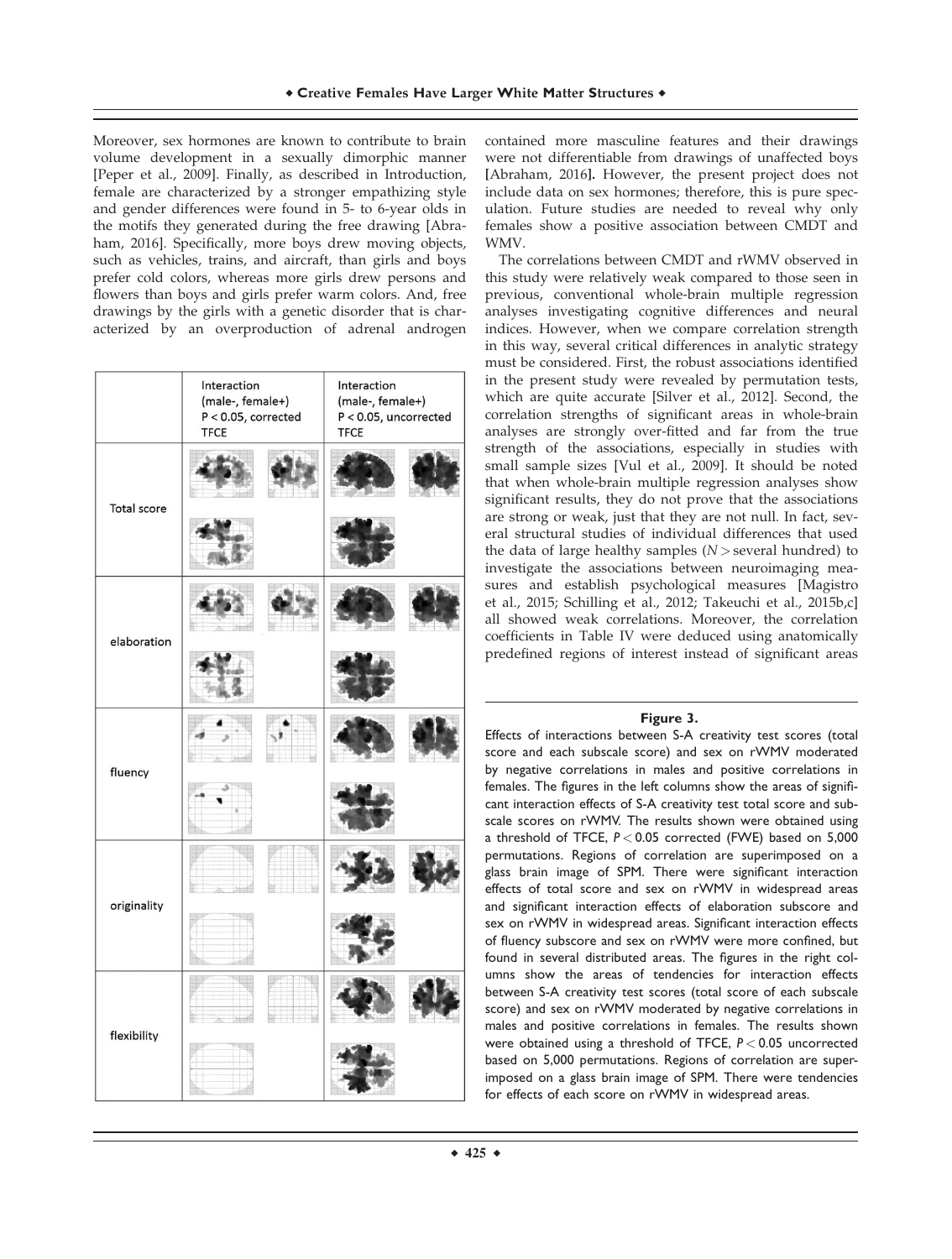in the whole-brain analyses; therefore, they are free from overfitting and should be lower than those yielded from whole-brain analyses due to the mechanism pointed out by Vul et al. [2009]. Therefore, we believe that the strengths of the correlations between individual cognitive differences and brain structural characteristics are generally low and that the results presented in Table IV more accurately reflect the true strengths.

We speculated rich white matter pathways (increased rWMV) adjacent to the anterior IPL, where significant positive main effect (regardless of sex) of originality on rWMV was observed, may facilitate individual originality through this area's functions of mental imagery and attention. The IPL is one of the areas that is most consistently activated during divergent thinking (for meta-analyses, see [Gonen-Yaacovi et al., 2013; Wu et al., 2015]). Previous studies have shown the association between CMDT and visual imagery even when the CMDT was verbal one [LeBoutillier and Marks, 2003]. Also, the IPL plays a key role in mental imagery synthesis [Yomogida et al., 2004]. Thus, one simple interpretation of our results is that rich white matter pathways in the right IPL support sharper mental imagery, which in turn facilitates creative thinking. However, one must be careful as this interpretation is speculative and the right IPL has multiple functions [Desmurget and Sirigu, 2012]. Further, the IPL is also associated with attention [Macaluso et al., 2000] and has been suggested that the activation of this area during idea generation can be interpreted as this cognitive process involves a state of focused internally directed attention [Benedek et al., 2014a]. This may be relevant, too. Nonetheless, as shown in Figure 2, the significant main effect of originality on rWMV in the area around the IPL may be only a small part of the main effect of originality on rWMV in widespread areas. Related to this, the temporoparietal junction, which is adjacent to the IPL, may also be relevant. During divergent thinking, unlike the IPL, this area is deactivated [Fink et al., 2010]. The areas of the temporoparietal junction have multiple functions and, while this area is involved in information integration, it is also involved in reorienting attention to the distractor [Benedek et al., 2014b]. The deactivation of this area is thought to prevent reorienting to irrelevant stimulation during goaldriven, top-down behavior, which may serve the executive function of task-shielding during cognitively demanding divergent thinking [Benedek et al., 2014b]. However, although this area is deactivated during divergent thinking, this area seems to be activated during conditions in which creativity is induced [Fink et al., 2010]. Given the importance of unfocused attention in creativity [Folley et al., 2003; Kasof, 1997; Necka, 1999; Rawlings, 1985], the involvement of the temporoparietal junction in originality may also be important.

Further, in this present sample of 1,336 subjects, when rWMV images were replaced by rGMV images and the same analyses were performed (i.e., same ANCOVA

designs and covariates), there were no significant associations with CMDT and CMDT subscales. Among the contrasts that yielded significant results in the rWMV analyses (main positive effect of originality and interaction effect of total score and sex), there were tendencies for positive main effects of the originality subscore (regardless of sex) on rGMV in the left postcentral gyrus  $[P = 0.092]$ , corrected for multiple comparison using TFCE (FWE)] and areas in the precuneus and right inferior parietal lobule to right postcentral gyrus  $(0.1 < P < 0.15$ , corrected). We suggest that failure to replicate our previous finding could be due to the use of statistical tests [Takeuchi et al., 2010a] that turned out to be inappropriate (such as the use of the cluster test for VBM toward images with relatively low smoothness), as well as instability of results due to low sample size in our previous study. Previous studies investigating associations between CMDT and gray matter amount (gray matter volume/density and cortical thickness) have also frequently suggested that CMDT is associated with the posterior midline structures, such as the precuneus/cuneus and posterior cingulate cortex. However, these studies also suffer from poor reproducibility. Including our previous study, we are aware of nine studies investigating the associations between verbal CMDT and gray matter amount [Chen et al., 2015; Cousijn et al., 2014; Fink et al., 2014; Gansler et al., 2011; Jauk et al., 2015; Jung et al., 2010b; Kühn et al., 2014; Takeuchi et al., 2010a; Zhu et al., 2013]. Among these, eight studies investigated total scores and four studies found associations between the total CMDT score and measures of gray matter amount in these areas (posterior midline structures). However, the locations were somewhat different among studies and two studies found positive associations [Kühn et al., 2014; Takeuchi et al., 2010a], while two studies found negative associations [Chen et al., 2015; Jung et al., 2010b]. The lack of any robust associations with rGMV may be partly due to the fact that CMDT is associated both with cognitive factors that are improved by greater brain volume, such as processing speed [Hong et al., 2015; Preckel et al., 2011], and with factors that lead to lower rGMV such as a tendency for psychosis [Fusar-Poli et al., 2011; Woody and Claridge, 1977]. This underscores the importance of rigorous statistical techniques as well as larger sample sizes. However, among previous different studies, there are number of methodological differences including the difference between the eastern sample in this study and the western sample in previous studies, types of dependent variables (measures used for divergent thinking as well as whether the study focused on total scores or subscores, i.e., rGMV vs. cortical thickness, etc.,); thus, we cannot effectively conclude this from the present study. Other possibilities include how the scoring is performed. Our present test as well as the widely used TTCT rate originality from statistical frequency (how rare certain answers are)[Torrance, 1966], while other tests ask the scorers to rate originality [Jauk et al., 2015]. Nonetheless,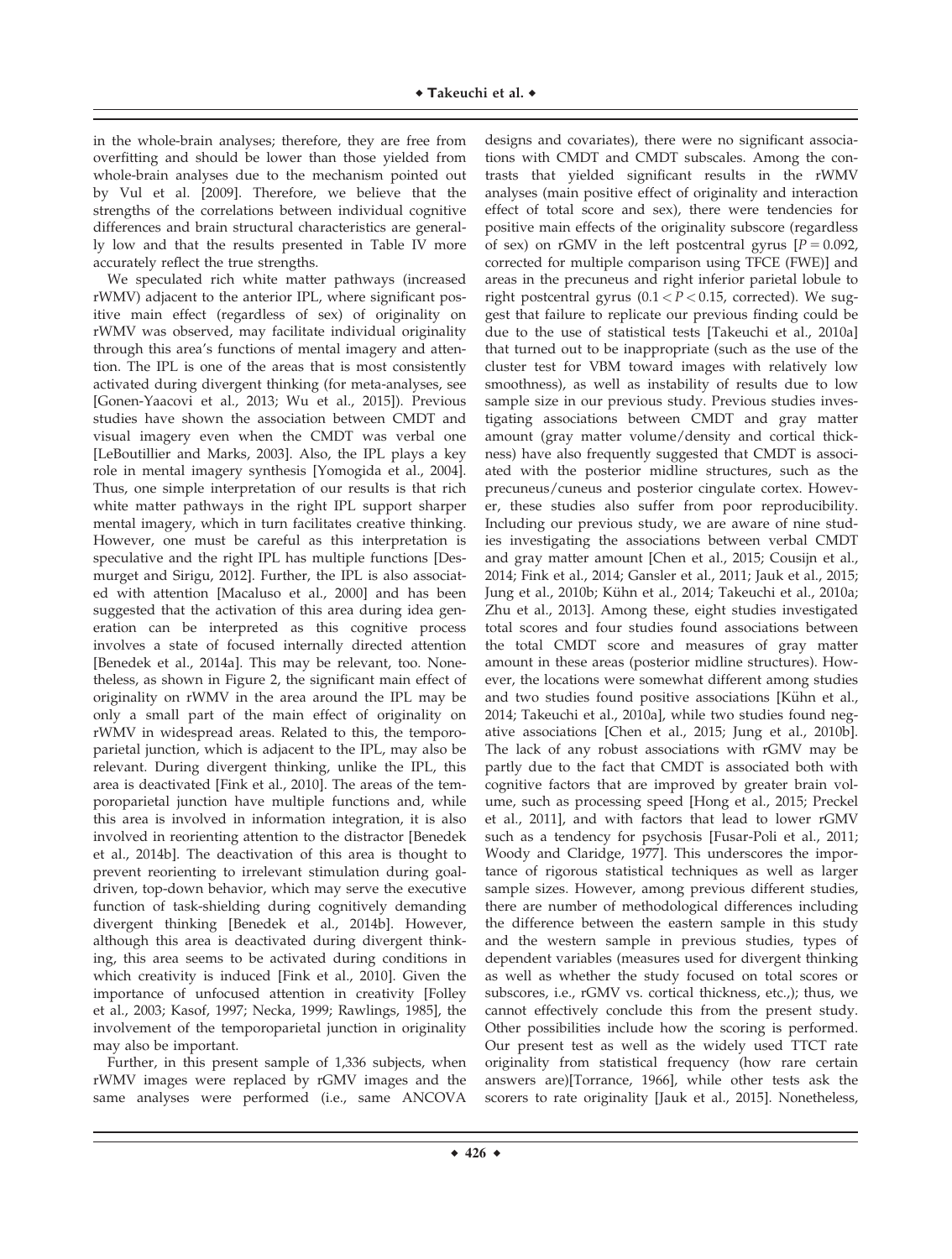these are speculations and there is little that can be drawn from insignificant findings in the whole-brain analyses.

In the present study, there were no significant associations between CMDT and FA. This is in contrast to the findings of our previous study that showed a positive correlation between CMDT and FA in a sample of 55 young adults (who were also included in this study) [Takeuchi et al., 2010b] as well as a study by Jung et al. [2010a], which showed negative associations between FA and CMDT, using 72 subjects, in the inferior frontal white matter areas. Ryman et al. [2014] utilized DTI and performed analyses of metrics of connectivity organization, including connectivity strength, clustering, and communication efficiency using data from 83 subjects. Their results suggest female-specific negative associations between these measures and CMDT. Our present results failed to find significant findings between FA and CMDT. We cite a few possibilities for these discrepancies in the findings among studies. First, as for the findings of our previous study, as described in the Methods, our new preprocessing method effectively solved the major problems of voxel-based analyses of FA images, namely misregistration of white matter tracts and (especially) signal contamination from nonwhite matter tissues [Smith et al., 2006]. Thus, our previous findings may be explained by the associations of CMDT performance with widespread increases in rWMV (which could lead to relatively smaller areas of gray matter area), which was found only for females in the present study. Conversely, a study by Jung et al. [2010a,b] used tractbased spatial statistics (TBSS) [Smith et al., 2006] for FA analyses, and TBSS processed images substantially different from ours. Further, Ryman et al. [2014] used yet another substantially different method to preprocess DTI. Thus, these differences in preprocessing methods may explain the discrepancies in study findings, and, in the case of Ryman et al (2014)'s finding, their metrics such as those reflecting small-worldness may work in a compensatory way and rWMV measures and their metrics may associate with CMDT in an opposing way. However, these are pure speculations and, unlike the case of rGMV analyses, relevant previous studies are still lacking and more studies should be conducted. In addition, the instability of the results due to small sample sizes may explain previous findings using the sample size of 2 digits. Unlike previous studies that showed positive associations between FA and simple processing speed [Catani et al., 2003; Penke et al., 2010; Tuch et al., 2005; Vernooij et al., 2009], in the present sample, FA was not significantly related to the simple processing speed measure in any area despite far greater statistical power and the use of advanced preprocessing procedures for FA images (data not shown). However, these previous studies were characterized by either: (a) older subjects, suggesting that FA is likely to reflect the aging processes that also affect mental speed [Penke et al., 2010; Vernooij et al., 2009], and (b) small sample sizes  $(n = \text{around } 10)$  [Catani et al., 2003; Tuch et al., 2005]

lacking statistical power for robust results considering the effect size seen in structural studies using the huge sample size. On the contrary, performance on the Color–Word task was associated with rWMV in widespread white matter areas in a sample of several hundred subjects included in the present cohort [Magistro et al., 2015]. Contrary to the notion that white matter structures are associated with mental speed [Ylikoski et al., 1993] and creativity [Heilman et al., 2003], we propose that these measures are not strongly associated with white matter FA in a fully developed young adult sample like ours whose FA may not be so strongly associated with white matter maturation or aging. Instead, we propose that rWMV is the measure that best reflects the capacity for cognitive processes that have traditionally been associated with white matter structure. Not only the case of processing speed, anatomical correlates of empathizing and executive functioning showed same patterns and in a large sample, rWMV analyses showed more widespread associations with cognitive differences than FA analyses [Takeuchi et al., 2013b,c]. Other possibilities include factors we mentioned for discussions of rGMV, such as the complex psychological nature of CMDT, which associates both with factors such as psychosis and processing speed.

Our study has a limitation common to previous studies investigating the association between specific neural mechanisms and creativity, which is a study population restricted to young, healthy subjects (18- to 27- year old) with higher education levels [Jung et al., 2010b; Takeuchi et al., 2010a,b]. It must be investigated whether the present findings hold true for other populations, such as children, the less educated, and the elderly. However, restricting the study to subjects with similar characteristics is warranted given the weak associations between individual cognitive functions and brain structures [Takeuchi et al., 2015a]. Furthermore, as has been discussed previously [Takeuchi et al., 2012a], there is correlation between intelligence and creativity among subjects with relatively low intelligence [Jauk et al., 2013; Karwowski et al., 2016]. In addition, there are differences in the neural correlates of individual differences of creativity between subjects with lower intelligence and those with higher intelligence [Jauk et al., 2015; Jung et al., 2009]. Thus, focusing on more intelligent subjects may better reveal the specific neural mechanisms of creativity.

In conclusion, our study showed that CMDT is associated with rWMV across widespread white matter areas below the neocortex, but only in females. It has long been suggested that brain connectivity is important for creativity [Heilman et al., 2003]. Psychological and functional imaging studies have suggested CMDT has different cognitive psychological and neural bases, as summarized in the Introduction. Some studies on the association between CMDT structural and functional connectivity have supported this notion [Takeuchi et al., 2012a,b], whereas others found an inverse association between white matter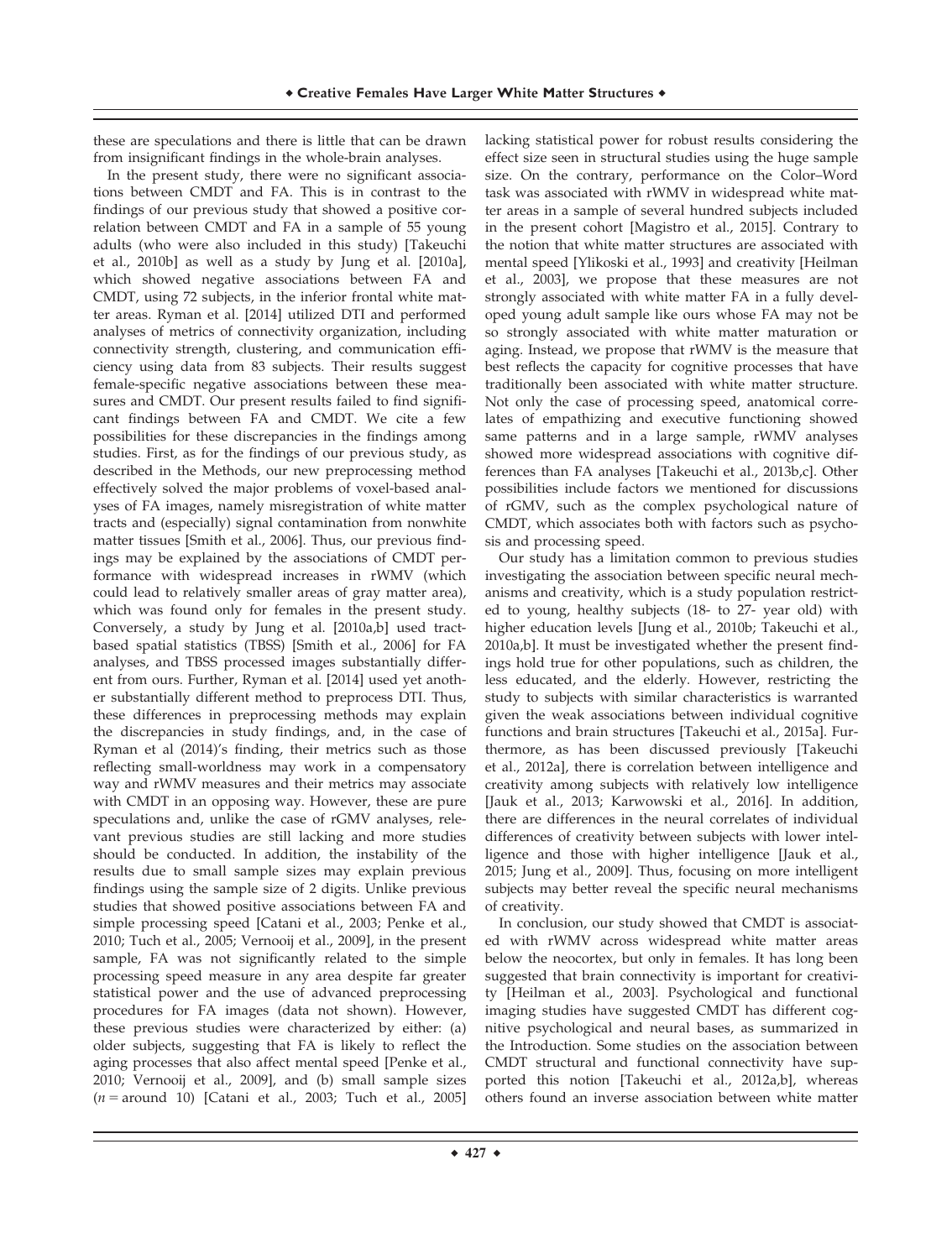structural properties and CMDT in females [Ryman et al., 2014]. The present study utilized the newest preprocessing method of VBM for rWMV measurements, and specific rWMVs were shown to be strongly associated with cognitive function [Takeuchi et al., 2013c]. Through rigorous preprocessing and statistical techniques and by using a large sample, our findings further supported the importance of brain connectivity for creativity as well as its female-specific association, as well as the importance of brain connectivity beneath the right inferior parietal lobule for originality regardless of sex.

## **ACKNOWLEDGMENTS**

We thank Yuki Yamada for operating the MRI scanner, Haruka Nouchi for conducting the psychological tests, all other assistants for helping with the experiments and the study, and the study participants, and all our other colleagues at IDAC, Tohoku University for their support.

## **REFERENCES**

- Abraham A (2016): Gender and creativity: An overview of psychological and neuroscientific literature. Brain Imaging Behav 10:609–618.
- Abraham A, Thybusch K, Pieritz K, Hermann C (2014): Gender differences in creative thinking: Behavioral and fMRI findings. Brain Imaging nd Behav 8:39–51.
- Ashburner J, Friston KJ (2000): Voxel-based morphometry-the methods. Neuroimage 11:805–821.
- Baer J, Kaufman JC (2008): Gender differences in creativity. J Creat Behav 42:75–105.
- Baldo JV, Shimamura AP, Delis DC, Kramer J, Kaplan E (2001): Verbal and design fluency in patients with frontal lobe lesions. J Int Neuropsychol Soc 7:586–596.
- Beaty RE, Benedek M, Wilkins RW, Jauk E, Fink A, Silvia PJ, Hodges DA, Koschutnig K, Neubauer AC (2014): Creativity and the default network: A functional connectivity analysis of the creative brain at rest. Neuropsychologia 64:92–98.
- Beaty RE, Benedek M, Kaufman SB, Silvia PJ (2015): Default and executive network coupling supports creative idea production. Sci Rep 5:10964.
- Benedek M, Jauk E, Fink A, Koschutnig K, Reishofer G, Ebner F, Neubauer AC (2014a): To create or to recall? Neural mechanisms underlying the generation of creative new ideas. Neuroimage 88:125–133.
- Benedek M, Schickel RJ, Jauk E, Fink A, Neubauer AC (2014b): Alpha power increases in right parietal cortex reflects focused internal attention. Neuropsychologia 56:393–400.
- Button KS, Ioannidis JP, Mokrysz C, Nosek BA, Flint J, Robinson ES, Munafò MR (2013): Power failure: Why small sample size undermines the reliability of neuroscience. Nat Rev Neurosci 14:365–376.
- Catani M, Jones DK, Donato R (2003): Occipito-temporal connections in the human brain. Brain 126:2093–2107.
- Chávez-Eakle RA, del Carmen Lara M, Cruz-Fuentes C (2006): Personality: A possible bridge between creativity and psychopathology? Creat Res J 18:27–38.
- Chávez-Eakle RA, Graff-Guerrero A, García-Reyna JC, Vaugier V, Cruz-Fuentes C (2007): Cerebral blood flow associated with

creative performance: A comparative study. Neuroimage 38: 519–528.

- Chen Q-L, Xu T, Yang W-J, Li Y-D, Sun J-Z, Wang K-C, Beaty RE, Zhang Q-L, Zuo X-N, Qiu J (2015): Individual differences in verbal creative thinking are reflected in the precuneus. Neuropsychologia 75:441–449.
- Cosgrove KP, Mazure CM, Staley JK (2007): Evolving knowledge of sex differences in brain structure, function, and chemistry. Biol Psychiatry 62:847–855.
- Cousijn J, Koolschijn PCM, Zanolie K, Kleibeuker SW, Crone EA (2014): The relation between gray matter morphology and divergent thinking in adolescents and young adults. PLoS One 9:e114619.
- Desmurget M, Sirigu A (2012): Conscious motor intention emerges in the inferior parietal lobule. Curr Opin Neurobiol 22: 1004–1011.
- Dietrich A (2004): The cognitive neuroscience of creativity. Psychon Bull Rev 11:1011–1026.
- Eslinger PJ, Grattan LM (1993): Frontal lobe and frontal-striatal substrates for different forms of human cognitive flexibility. Neuropsychologia 31:17–28.
- Fink A, Grabner RH, Gebauer D, Reishofer G, Koschutnig K, Ebner F (2010): Enhancing creativity by means of cognitive stimulation: Evidence from an fMRI study. Neuroimage 52: 1687–1695.
- Fink A, Koschutnig K, Hutterer L, Steiner E, Benedek M, Weber B, Reishofer G, Papousek I, Weiss EM (2014): Gray matter density in relation to different facets of verbal creativity. Brain Struct Funct 219:1263–1269.
- Finke RA (1996): Imagery, creativity, and emergent structure. Conscious Cogn 5:381–393.
- Folley BS, Doop ML, Park S (2003): Psychoses and creativity: Is the missing link a biological mechanism related to phospholipids turnover? Prostaglandins Leukot Essent Fatty Acids 69: 467–476.
- Friederici AD, Makuuchi M, Bahlmann J (2009): The role of the posterior superior temporal cortex in sentence comprehension. Neuroreport 20:563–568.
- Fusar-Poli P, Borgwardt S, Crescini A, Deste G, Kempton MJ, Lawrie S, Mc Guire P, Sacchetti E (2011): Neuroanatomy of vulnerability to psychosis: A voxel-based meta-analysis. Neurosci Biobehav Rev 35:1175–1185.
- Gansler DA, Moore DW, Susmaras TM, Jerram MW, Sousa J, Heilman KM (2011): Cortical morphology of visual creativity. Neuropsychologia 49:2527–2532.
- Giedd JN, Raznahan A, Mills KL, Lenroot RK (2012): Review: Magnetic resonance imaging of male/female differences in human adolescent brain anatomy. Biol Sex Differ 3:19.
- Gonen-Yaacovi G, de Souza LC, Levy R, Urbanski M, Josse G, Volle E (2013): Rostral and caudal prefrontal contribution to creativity: A meta-analysis of functional imaging data. Front Hum Neurosci 7:465.
- Guilford JP (1967): The Nature of Human Intelligence. New York: McGraw-Hill Companies.
- Hayasaka S, Phan KL, Liberzon I, Worsley KJ, Nichols TE (2004): Nonstationary cluster-size inference with random field and permutation methods. Neuroimage 22:676–687.
- Heausler NL, Thompson B (1988): Structure of the torrance tests of creative thinking. Educational Psychol Measurement 48: 463–468.
- Heilman KM, Nadeau SE, Beversdorf DO (2003): Creative innovation: Possible brain mechanisms. Neurocase 9:369–379.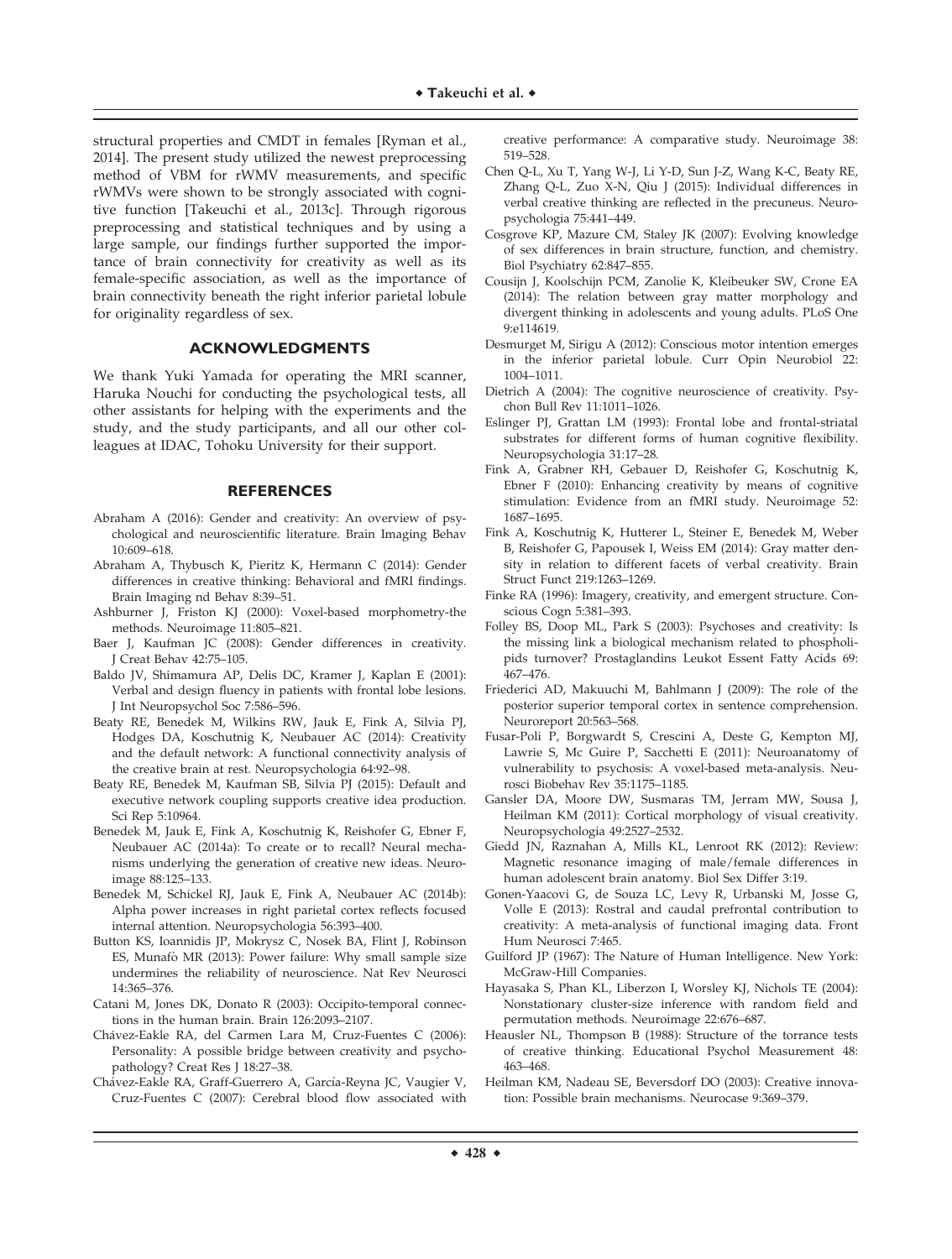- Hong Z, Ng KK, Sim SK, Ngeow MY, Zheng H, Lo JC, Chee MW, Zhou J (2015): Differential age-dependent associations of gray matter volume and white matter integrity with processing speed in healthy older adults. Neuroimage 123:42–50.
- Hugenschmidt CE, Peiffer AM, Kraft RA, Casanova R, Deibler AR, Burdette JH, Maldjian JA, Laurienti PJ (2008): Relating imaging indices of white matter integrity and volume in healthy older adults. Cereb Cortex 18:433–442.
- Inano S, Takao H, Hayashi N, Abe O, Ohtomo K (2011): Effects of age and gender on white matter integrity. Am J Neuroradiol 32:2103–2109.

James W (1890): The Principles of Psychology. New York: Holt.

- Jauk E, Benedek M, Dunst B, Neubauer AC (2013): The relationship between intelligence and creativity: New support for the threshold hypothesis by means of empirical breakpoint detection. Intelligence 41:212–221.
- Jauk E, Neubauer AC, Dunst B, Fink A, Benedek M (2015): Gray matter correlates of creative potential: A latent variable voxelbased morphometry study. Neuroimage 111:312–320.
- Jausovec N (2000): Differences in cognitive processes between gifted, intelligent, creative, and average individuals while solving complex problems: An EEG study. Intelligence 28: 213–237.
- Jones DK, Horsfield MA, Simmons A (1999): Optimal strategies for measuring diffusion in anisotropic systems by magnetic resonance imaging. Magn Reson Med 42:515–525.
- Jones DK, Knösche TR, Turner R (2013): White matter integrity, fiber count, and other fallacies: The do's and don'ts of diffusion MRI. Neuroimage 73:239–254.
- Jung RE, Gasparovic C, Chavez RS, Flores RA, Smith SM, Caprihan A, Yeo RA (2009): Biochemical support for the" threshold" theory of creativity: A magnetic resonance spectroscopy study. J Neurosci 29:5319–5325.
- Jung RE, Grazioplene R, Caprihan A, Chavez RS, Haier RJ (2010a): White matter integrity, creativity, and psychopathology: Disentangling constructs with diffusion tensor imaging. PLoS One 5:e9818.
- Jung RE, Segall JM, Bockholt HJ, Flores RA, Smith SM, Chavez RS, Haier RJ (2010b): Neuroanatomy of creativity. Hum Brain Mapp 31:398–409.
- Karwowski M, Dul J, Gralewski J, Jauk E, Jankowska DM, Gajda A, Chruszczewski MH, Benedek M (2016): Is creativity without intelligence possible? A Necessary Condition Analysis. Intelligence 57:105–117.
- Kasof J (1997): Creativity and breadth of attention. Creat Res J 10: 303–315.
- Kim KH (2008): Meta-analyses of the relationship of creative achievement to both IQ and divergent thinking test scores. J Creat Behav 42:106–130.
- King LA, Walker LM, Broyles SJ (1996): Creativity and the fivefactor model. J Res Personality 30:189–203.
- Köhler S, Black S, Sinden M, Szekely C, Kidron D, Parker J, Foster J, Moscovitch M, Wincour G, Szalai J (1998): Memory impairments associated with hippocampal versus parahippocampalgyrus atrophy: An MR volumetry study in Alzheimer's disease. Neuropsychologia 36:901–914.
- Krug R, Stamm U, Pietrowsky R, Fehm HL, Born J (1994): Effects of menstrual cycle on creativity. Psychoneuroendocrinology 19: 21–31.
- Kühn S, Ritter SM, Müller BC, Baaren RB, Brass M, Dijksterhuis A (2014): The importance of the default mode network in creativity—A structural MRI study. J Creat Behav 48:152–163.
- Le Bihan D, Mangin JF, Poupon C, Clark CA, Pappata S, Molko N, Chabriat H (2001): Diffusion tensor imaging: Concepts and applications. J Magn Reson Imaging 13:534–546.
- LeBoutillier N, Marks DF (2003): Mental imagery and creativity: A meta—Analytic review study. Br J Psychol 94:29–44.
- Macaluso E, Frith CD, Driver J (2000): Modulation of human visual cortex by crossmodal spatial attention. Science 289:1206–1208.
- Magistro D, Takeuchi H, Nejad KK, Taki Y, Sekiguchi A, Nouchi R, Kotozaki Y, Nakagawa S, Miyauchi CM, Iizuka K (2015): The relationship between processing speed and regional white matter volume in healthy young people. PLoS One 10:e0136386.
- Martín-Brufau R, Corbalán J (2016): Creativity and psychopathology: Sex matters. Creat Res J 28:222–228.
- Matud MP, Rodríguez C, Grande J (2007): Gender differences in creative thinking. Personality Individual Differences 43: 1137–1147.
- Moore DW, Bhadelia RA, Billings RL, Fulwiler C, Heilman KM, Rood KMJ, Gansler DA (2009): Hemispheric connectivity and the visual-spatial divergent-thinking component of creativity. Brain Cogn 70:267–272.
- Necka E (1999): Creativity and attention. Polish Psychol Bull 30:85–98.
- Netsch T, Van Muiswinkel A (2004): Quantitative evaluation of image-based distortion correction in diffusion tensor imaging. IEEE Trans Med Imaging, 23:789–798.
- Penke L, Maniega SM, Murray C, Gow AJ, Hernández MCV, Clayden JD, Starr JM, Wardlaw JM, Bastin ME, Deary IJ (2010): A general factor of brain white matter integrity predicts information processing speed in healthy older people. J Neurosci 30:7569–7574.
- Peper JS, Brouwer RM, Schnack HG, van Baal GC, van Leeuwen M, van den Berg SM, Delemarre-Van de Waal HA, Boomsma DI, Kahn RS, Pol HEH (2009): Sex steroids and brain structure in pubertal boys and girls. Psychoneuroendocrinology 34:332–342.
- Preckel F, Wermer C, Spinath FM (2011): The interrelationship between speeded and unspeeded divergent thinking and reasoning, and the role of mental speed. Intelligence 39:378–388.
- Rawlings D (1985): Psychoticism, creativity and dichotic shadowing. Personality Individual Differences 6:737–742.
- Ruigrok AN, Salimi-Khorshidi G, Lai M-C, Baron-Cohen S, Lombardo MV, Tait RJ, Suckling J (2014): A meta-analysis of sex differences in human brain structure. Neurosci Biobehav Rev 39:34–50.
- Runco MA, Jaeger GJ (2012): The standard definition of creativity. Creat Res J 24:92–96.
- Ryman SG, van den Heuvel MP, Yeo RA, Caprihan A, Carrasco J, Vakhtin AA, Flores RA, Wertz C, Jung RE (2014): Sex differences in the relationship between white matter connectivity and creativity. Neuroimage 101:380–389.
- Schilling C, Kühn S, Paus T, Romanowski A, Banaschewski T, Barbot A, Barker G, Brühl R, Büchel C, Conrod P (2012): Cortical thickness of superior frontal cortex predicts impulsiveness and perceptual reasoning in adolescence. Mol Psychiatry 18:624–630.
- Shimonaka Y, Nakazato K (2007): Creativity and factors affecting creative ability in adulthood and old age. Jpn J Educ Psychol 55:231–243.
- Silver M, Montana G, Nichols TE (2012): False positives in neuroimaging genetics using voxel-based morphometry data. Neuroimage 54:992–1000.
- Smith SM, Jenkinson M, Johansen-Berg H, Rueckert D, Nichols TE, Mackay CE, Watkins KE, Ciccarelli O, Cader MZ, Matthews PM (2006): Tract-based spatial statistics: Voxelwise analysis of multi-subject diffusion data. Neuroimage 31:1487–1505.